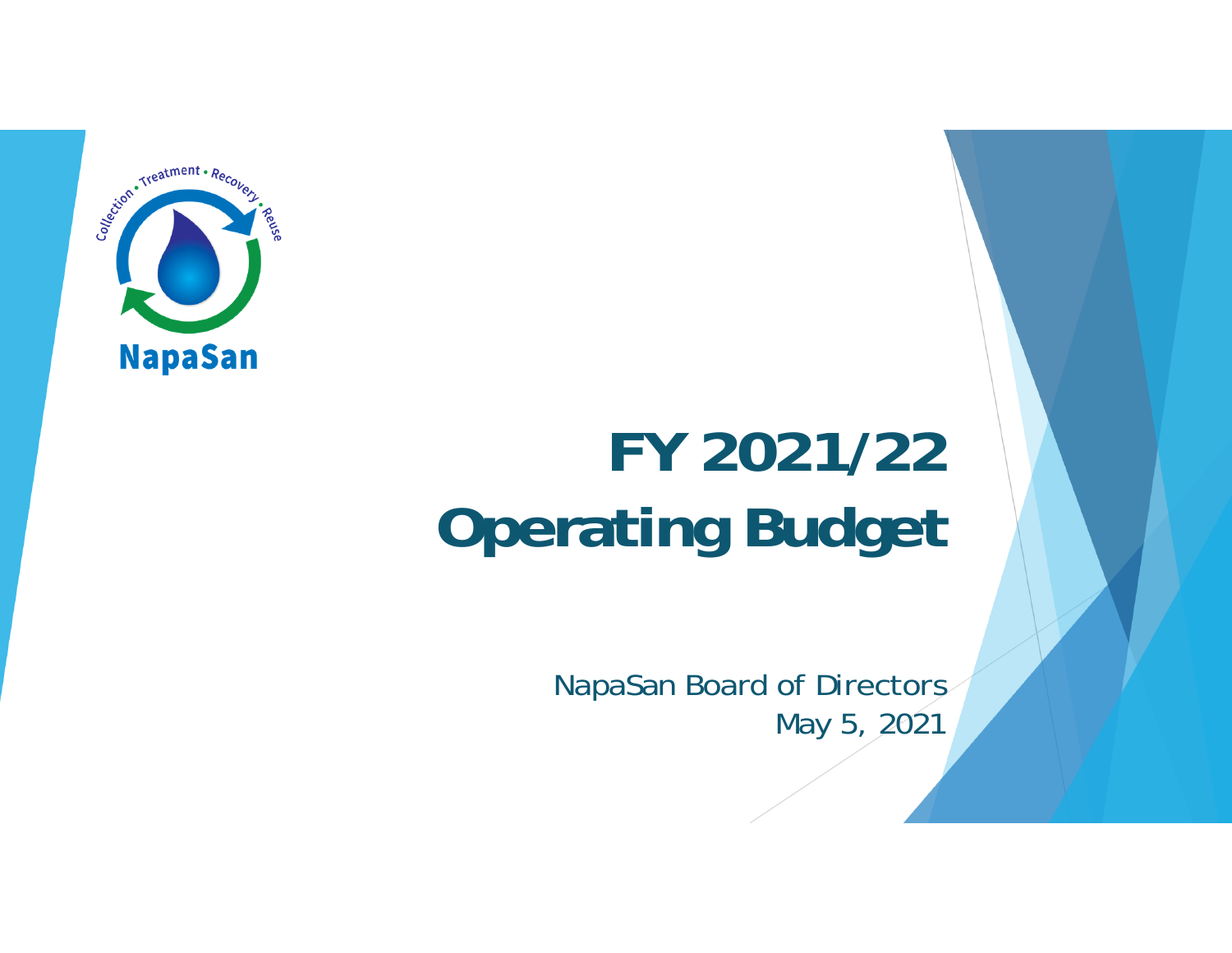# Major Revenues

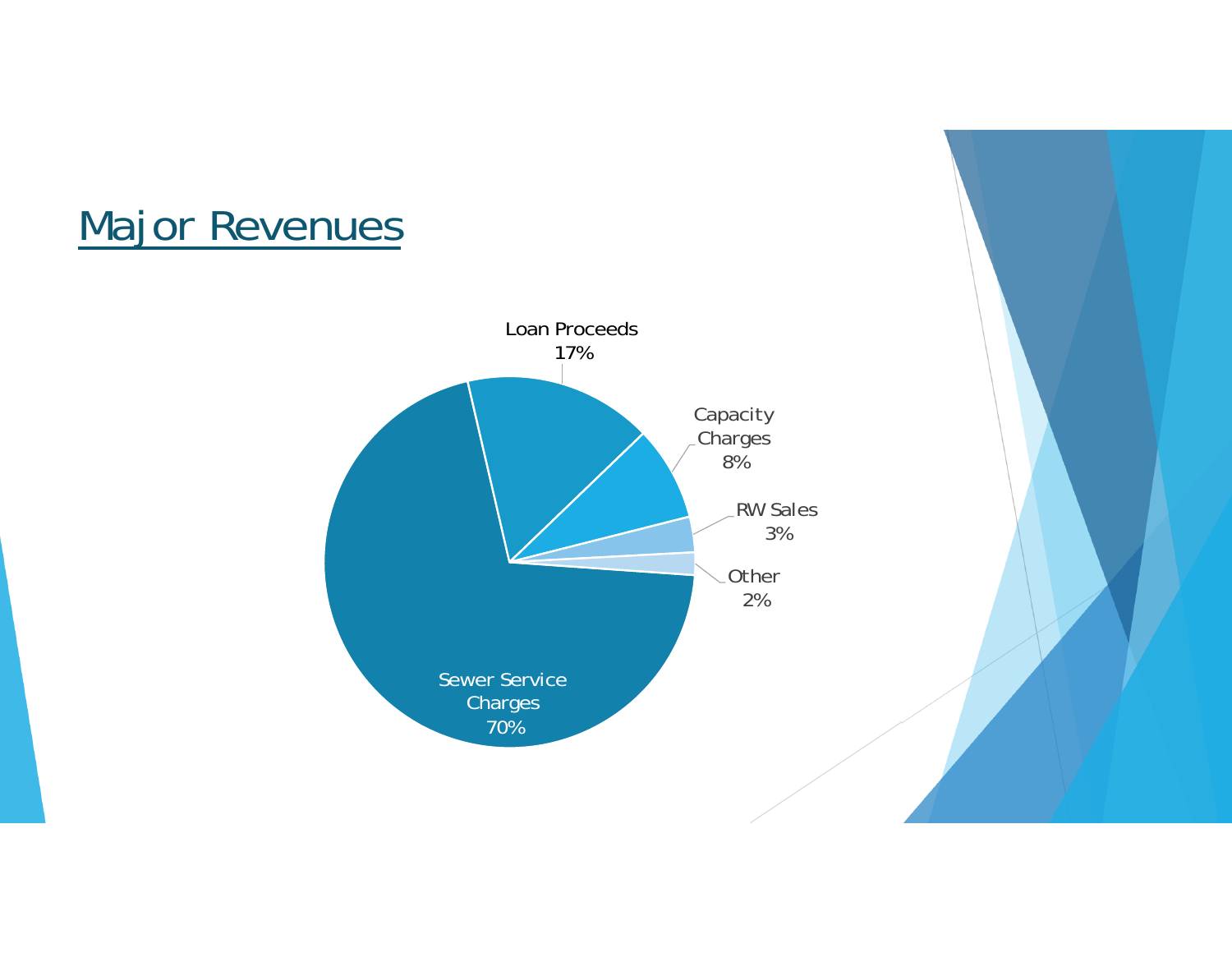- Sewer Service Charges
	- ▶ No rate increases for next 5 years
	- ▶ New SSC calculation generates 3% increase in revenues
	- FY 21/22 SSC revenue decrease 2.0% due to reduced water usage by commercial customers



#### SSC Revenues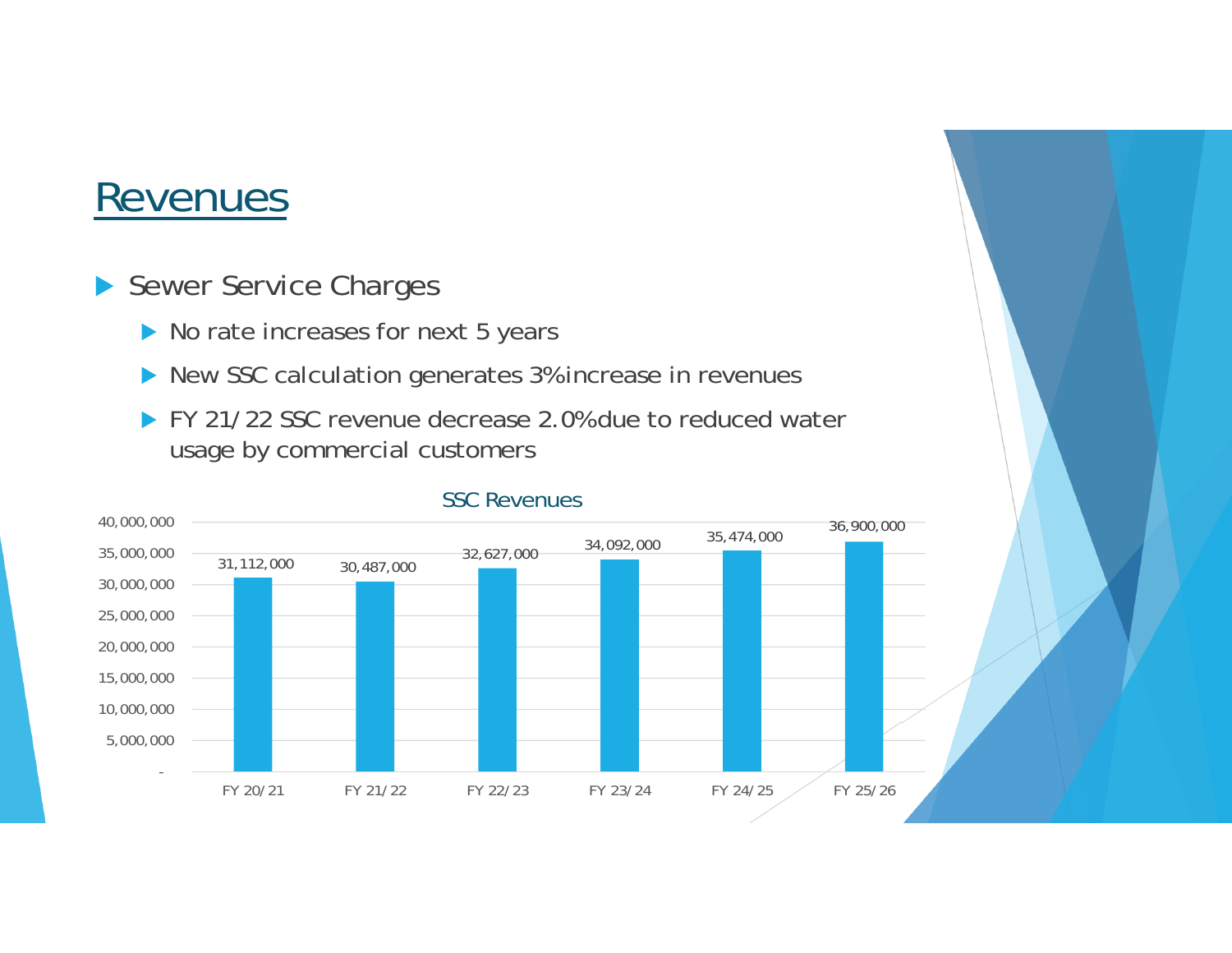#### **Lease Revenue**

- ▶ Eagle Vines GC
- Somky Lease terminated in FY 20/21



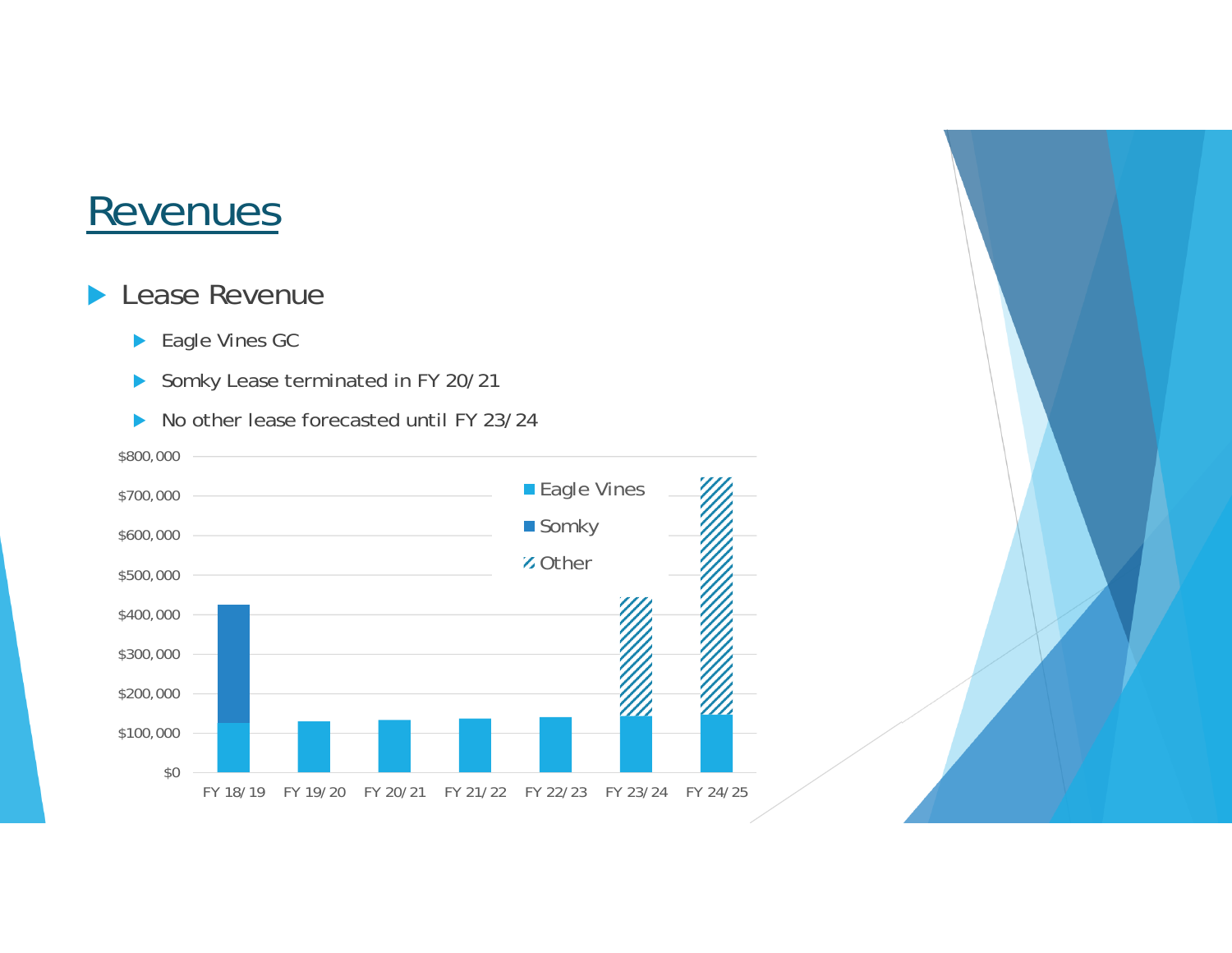- ▶ Recycled Water Sales
	- In 2020, more recycled water was produced than was discharged to the river
	- ▶ 2021 rate =  $$1.93$  per 1,000 gallons
	- ▶ 2022 rate =  $$2.02$  per 1,000 gallons (projection)
- ▶ Waste Hauler Fees
	- ▶ Change in fee structure
	- Instead of charging by truckload, flat fee of \$0.22 per gallon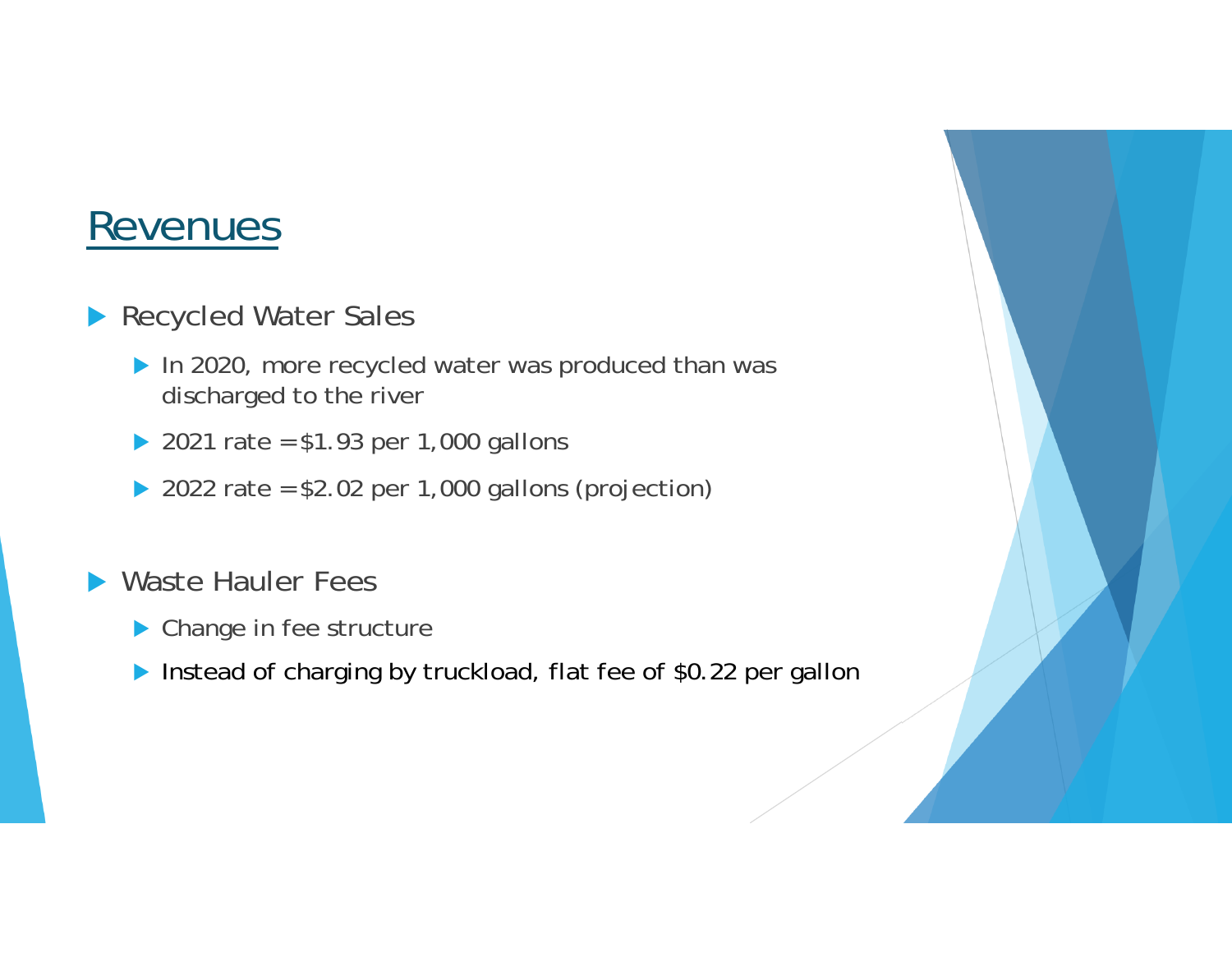- ▶ Capacity Charges
	- Revenue increase 79.7%
	- Rate increase from  $$9,959$  to  $$10,228$



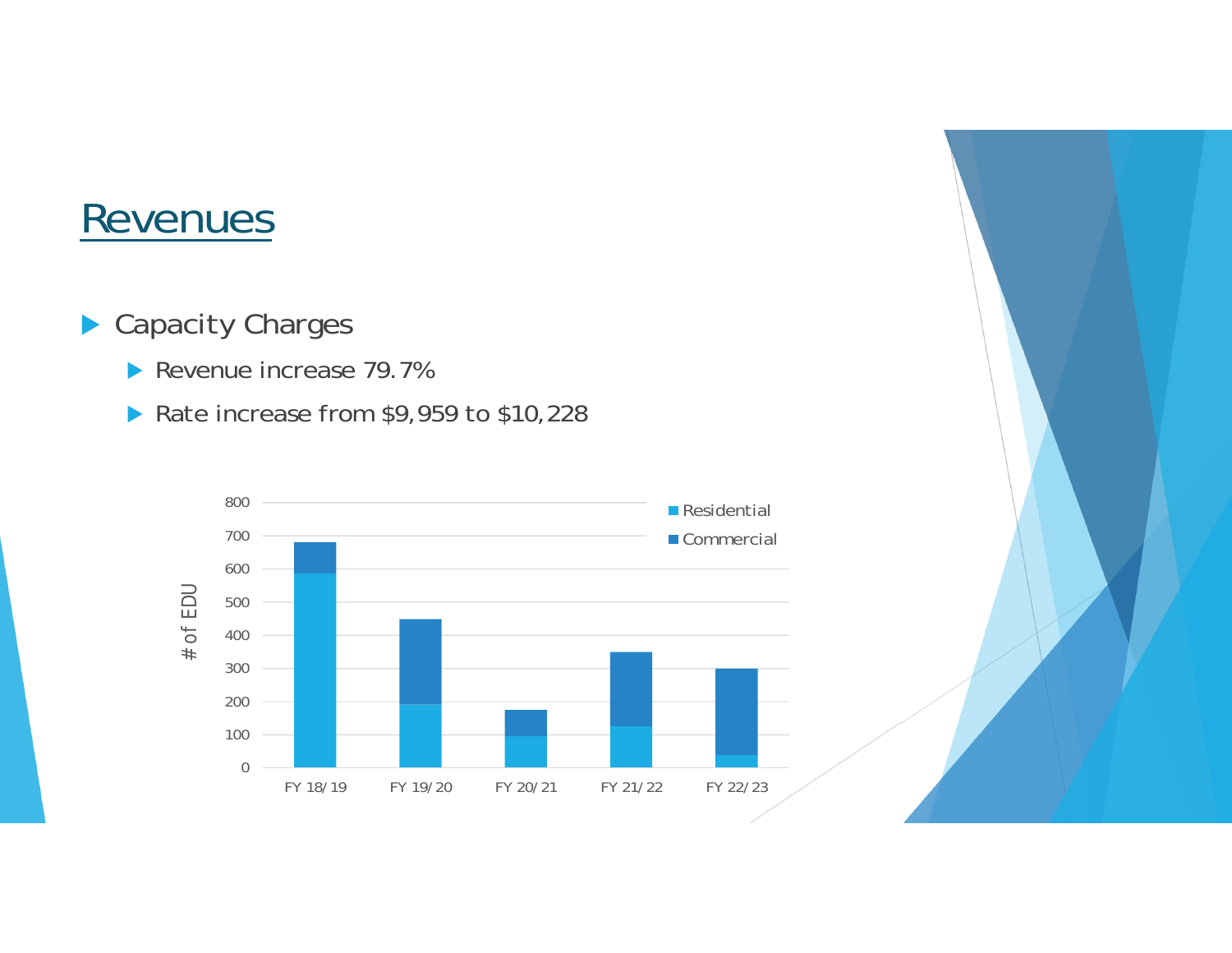- ▶ Building Permit Review
	- **Fees Increase 2.00%**
	- **Assumed moderate level of activity**

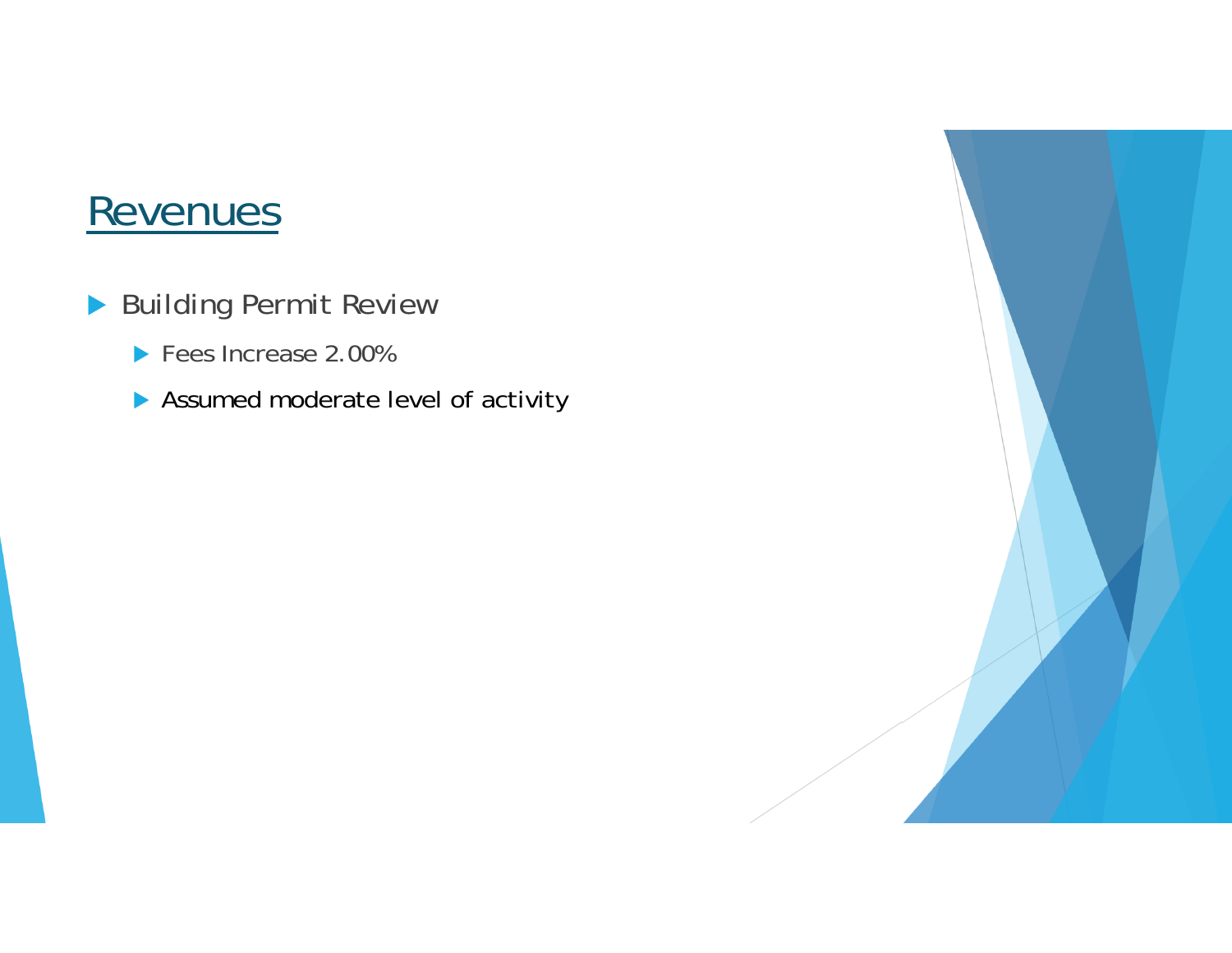#### **D** Overall

- ▶ Operating Revenue down 0.5%
- ▶ Capacity Charges up 79.7%
- **Loan proceeds from Browns Valley Trunk and WNPS project** and 66" Trunk Rehab/2022 Sewer Rehab (\$7,133,300)

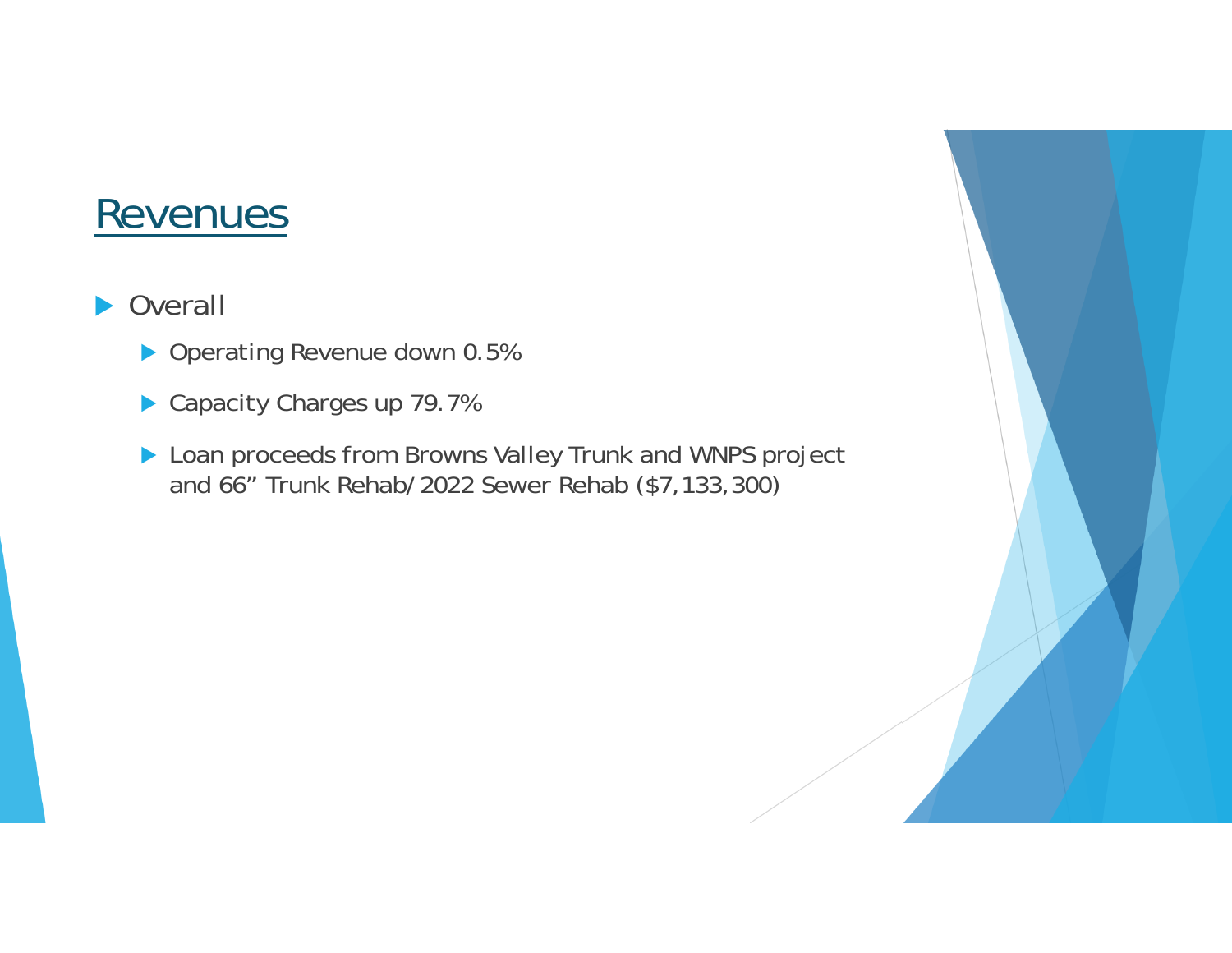#### Revenues *(excluding loan proceeds)*

|                              | <b>Budget</b> | <b>Proposed</b> |           |
|------------------------------|---------------|-----------------|-----------|
|                              | FY 20/21      | FY 21/22        | Change    |
| Operating                    |               |                 |           |
| <b>Sewer Service Charges</b> | 31,112,000    | 30,487,000      | $(2.0\%)$ |
| <b>Recycled Water Sales</b>  | 1,001,000     | 1,343,000       | 34.2%     |
| Lease Revenue                | 129,000       | 137,000         | 6.2%      |
| Interest                     | 196,000       | 208,000         | 6.1%      |
| Other                        | 382,000       | 472,500         | 23.7%     |
| Total                        | 32,820,000    | 32,647,500      | $(0.5\%)$ |
| Capital-Related              |               |                 |           |
| <b>Capacity Charges</b>      | 1,992,000     | 3,580,000       | 79.7%     |
| Other                        | 30,000        | 30,000          | 0.0%      |
| Total                        | 2,022,000     | 3,610,000       | 78.5%     |

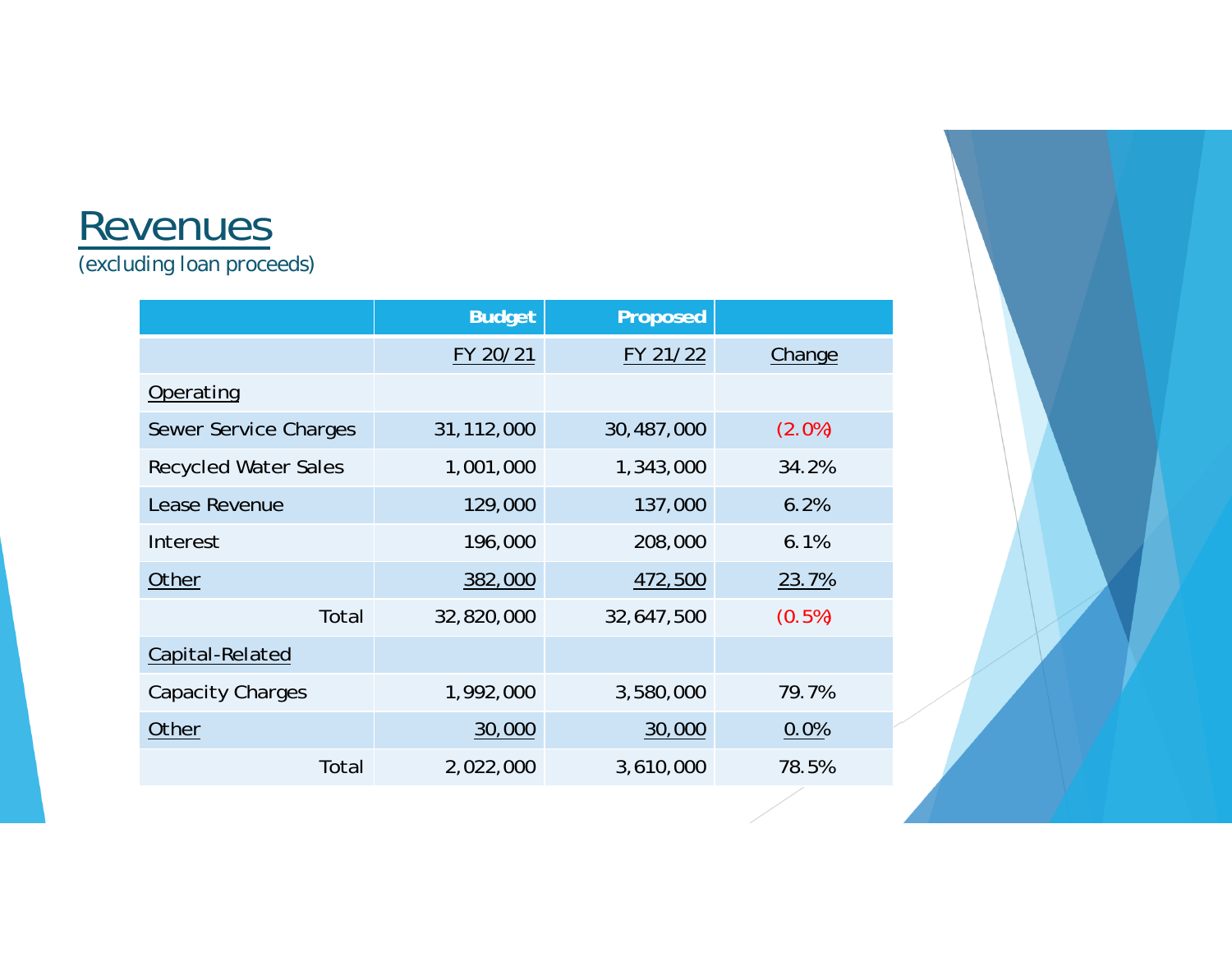# Total Expenses

#### Proposed FY 21/22 Operating Budget – By Type



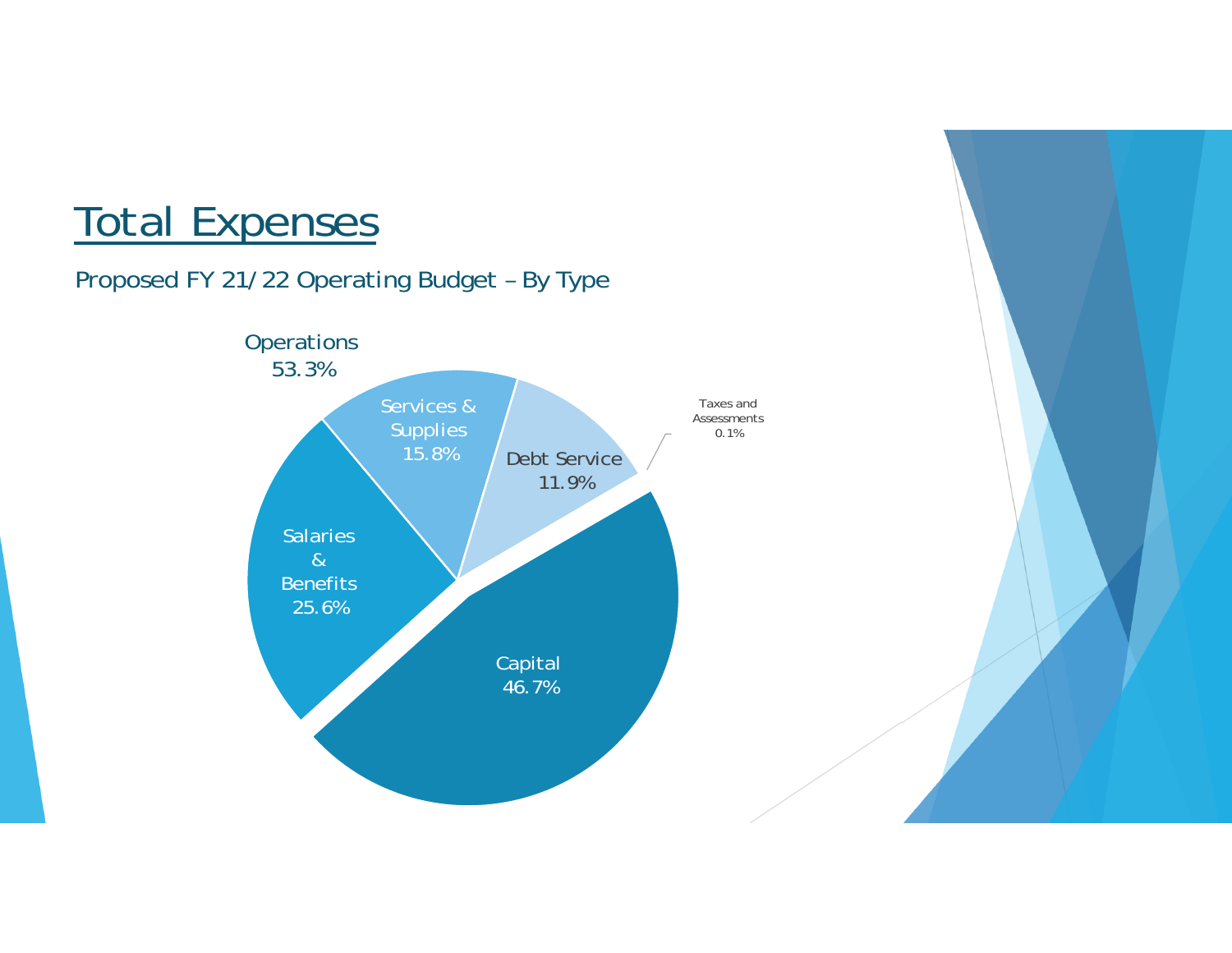#### Proposed FY 21/22 Operating Budget – By Type

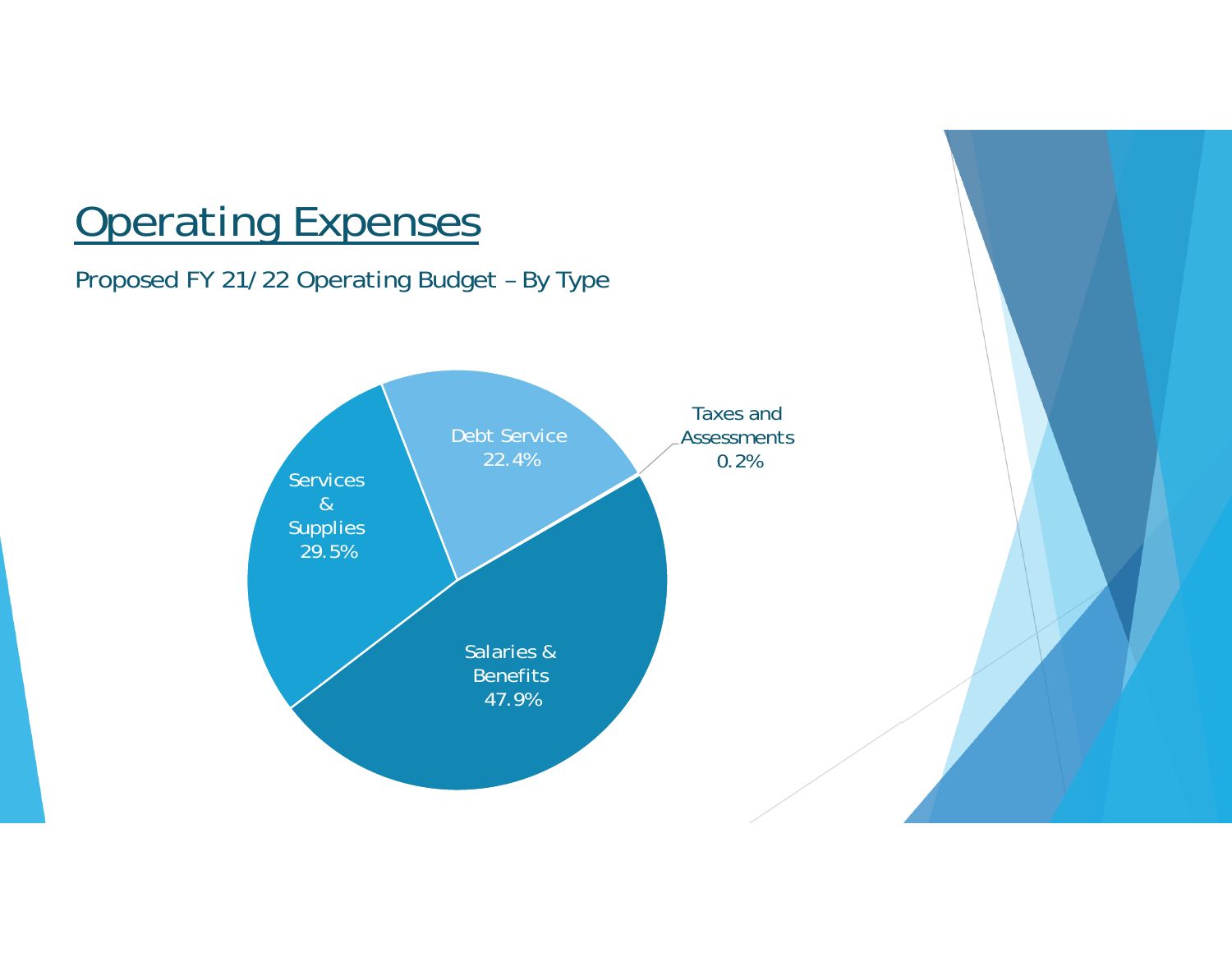#### Proposed FY 21/22 Operating Budget – By Department



#### **Operations**

Collection System Plant Operations Plant MaintenanceReclamation

Technical Services Engineering Regulatory Compliance Community Outreach

#### Administration Board of DirectorsGeneral Manager's Office Administrative ServicesSafety, Training, Fleet Maintenance

#### Non-Departmental

Debt ServicePension and OPEB UAL Payments Liability Insurance Premiums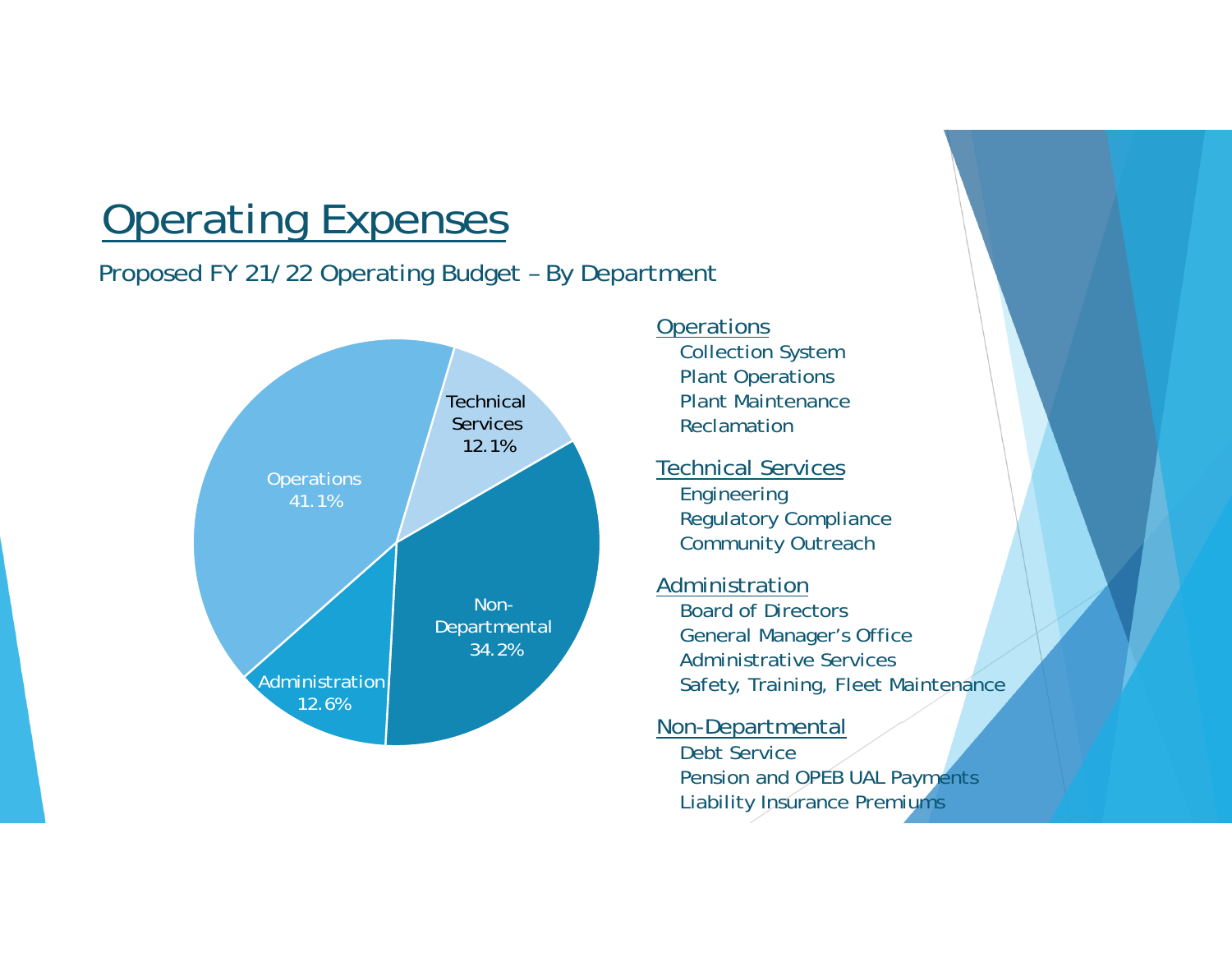- ▶ Salary
	- New MOU sets CPI increase for FY 20/21 and FY 21/22, reopener for FY 22/23 and FY 23/24



**Annual COLA Increases**

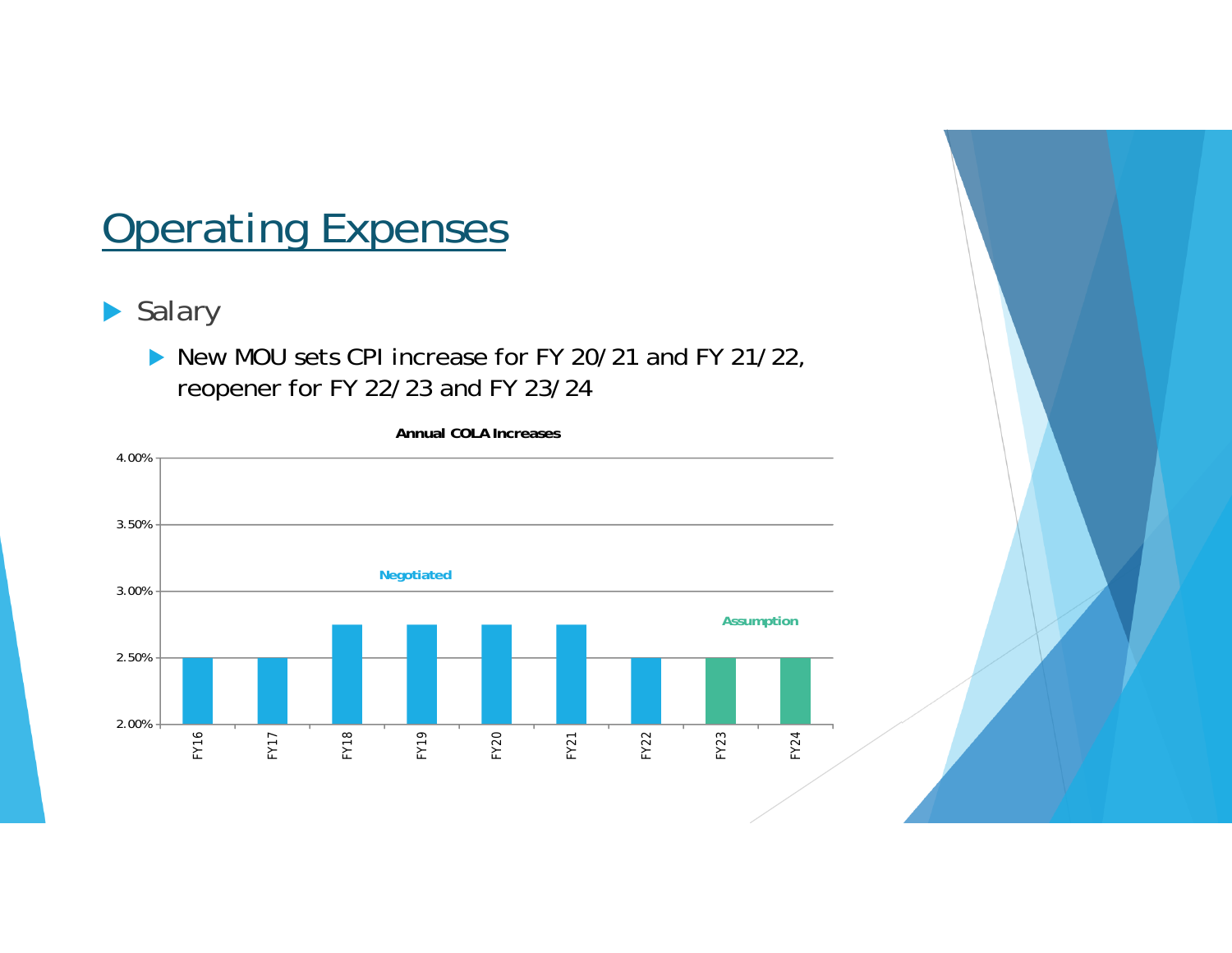- ▶ Salary continued
	- Market Adjustments ranging from 2.6% to 24.2% phased in over 4-year term of contract
	- Tier 1 CalPERS employee share to increase to 8%
	- ▶ 11.5% increase overall
		- ▶ CPI, market adjustments and step increases
		- Same number of employees (53)
		- ▶ Included 2 vacancies Collection Systems Worker and Plant Attendant

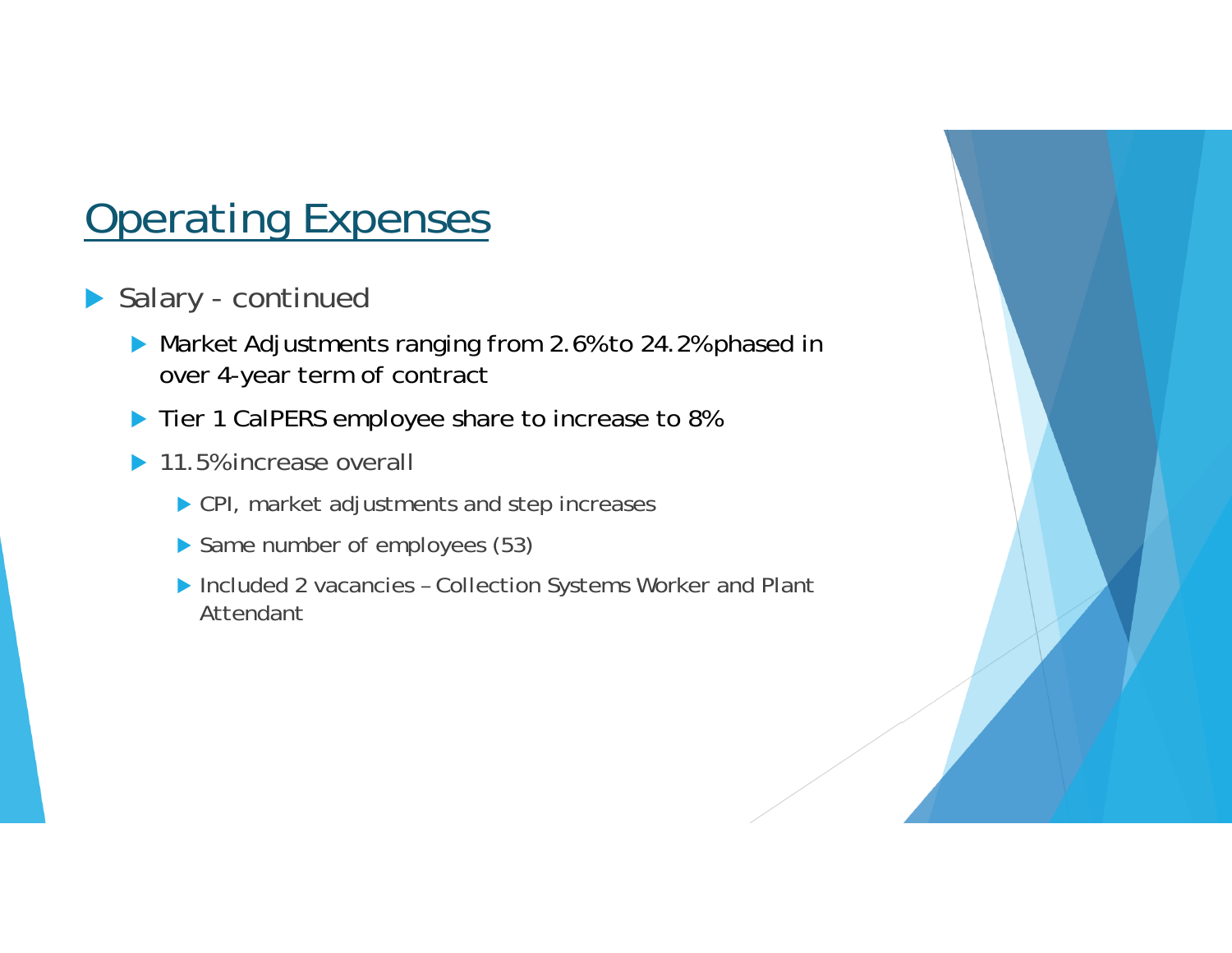- $\blacktriangleright$  Health Insurance
	- Rates known for July Dec. 2021
	- Assumes 7% rate increase in 2022
	- ▶ 5.88% actual increase in 2021

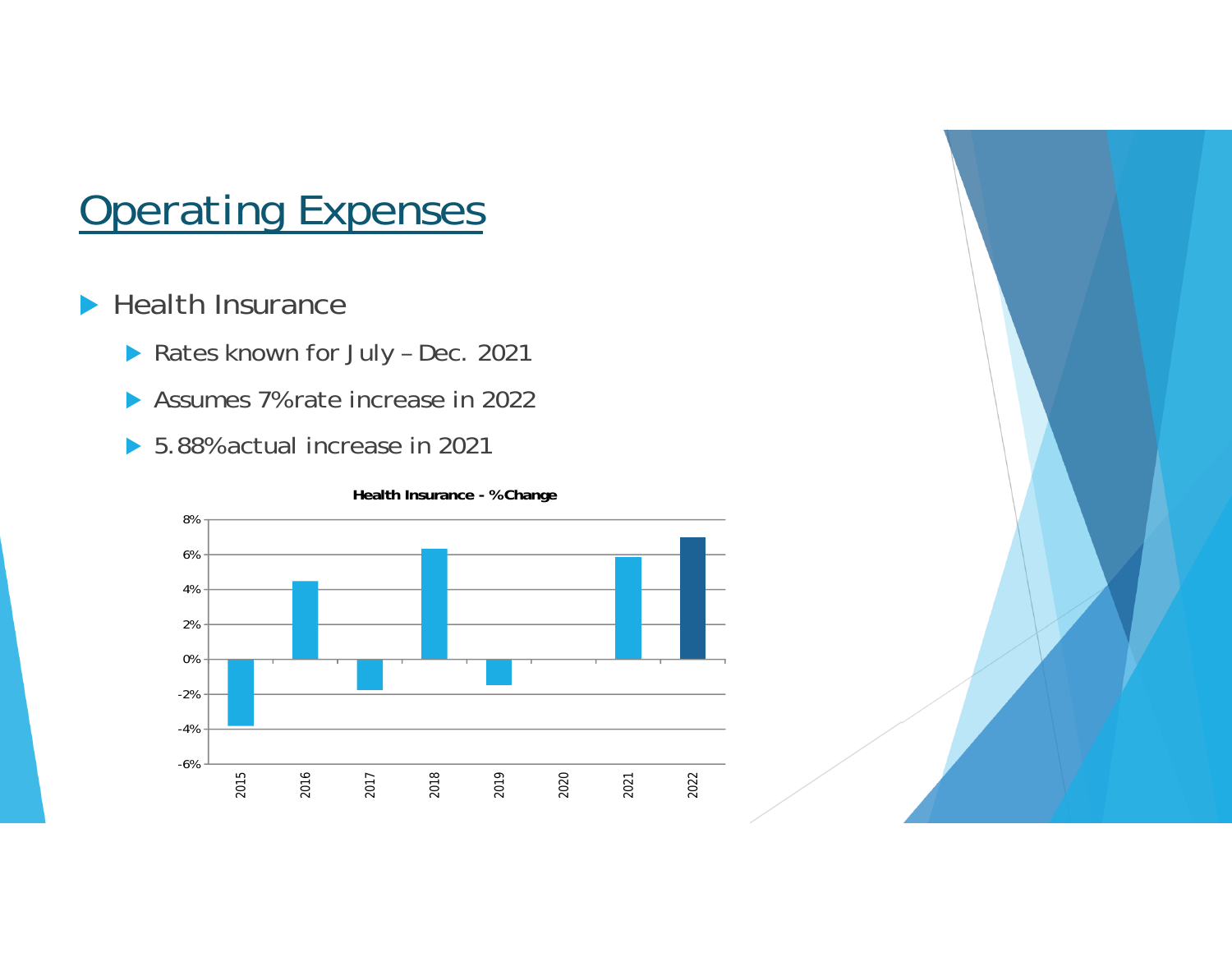#### ▶ OPEB

- Decrease 16.3%
	- $\blacktriangleright$  Prior year budget was higher than actual expense
- ▶ Other Employee Benefits ("in lieu of")
	- ▶ 6.6% decrease
	- More new employees who do not get benefit

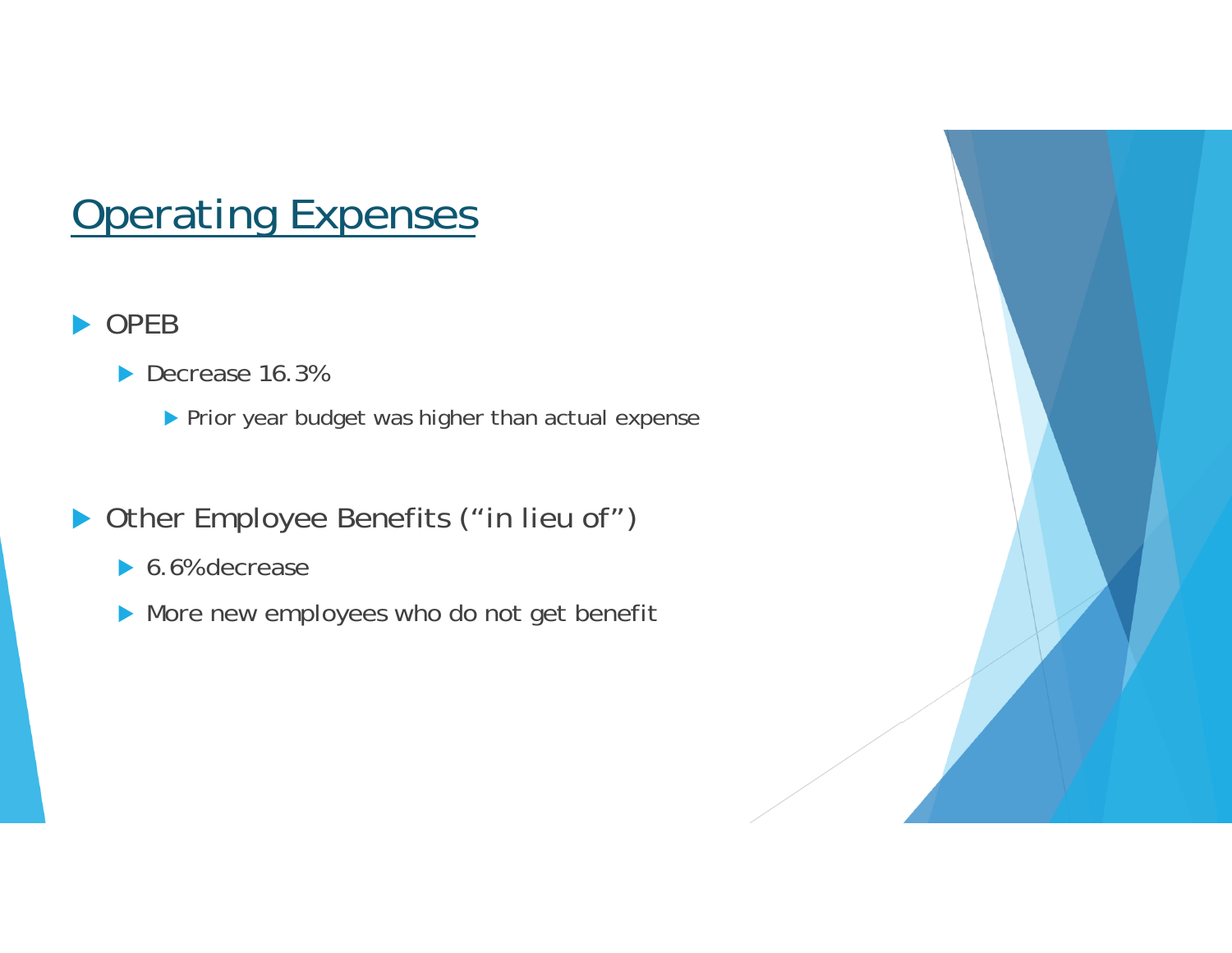#### **Retirement**

- ▶ Employee pick-up increases from 7.25% to 8.00% of salary
- Additional PERS payment for FY 21/22
- ▶ Increase of 43.6% in contributions (without addt'l PERs 12.8%)

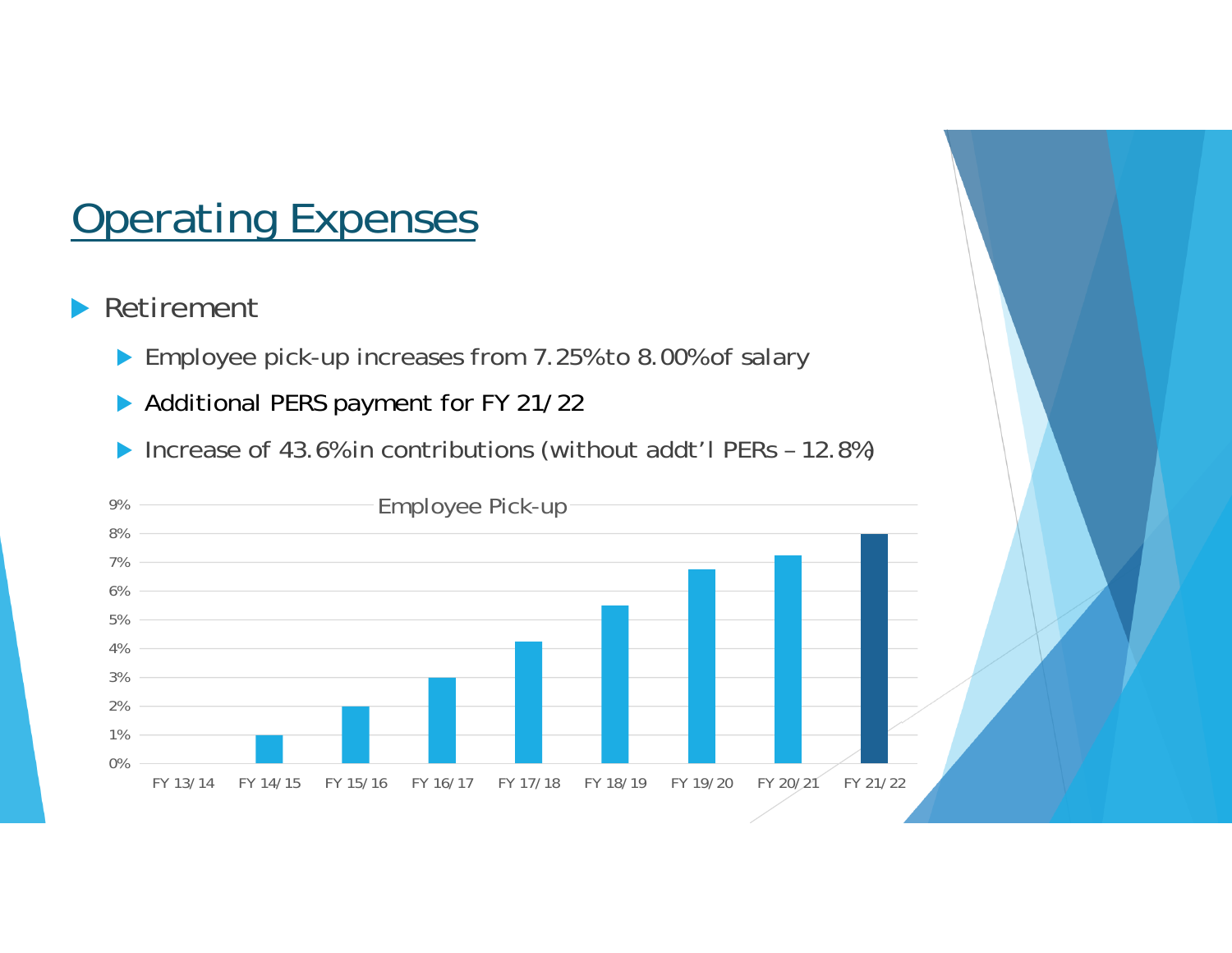- **Norkers Comp Insurance** 
	- ▶ 2% decrease
	- **XMOD rating decreased from 62 to 61**

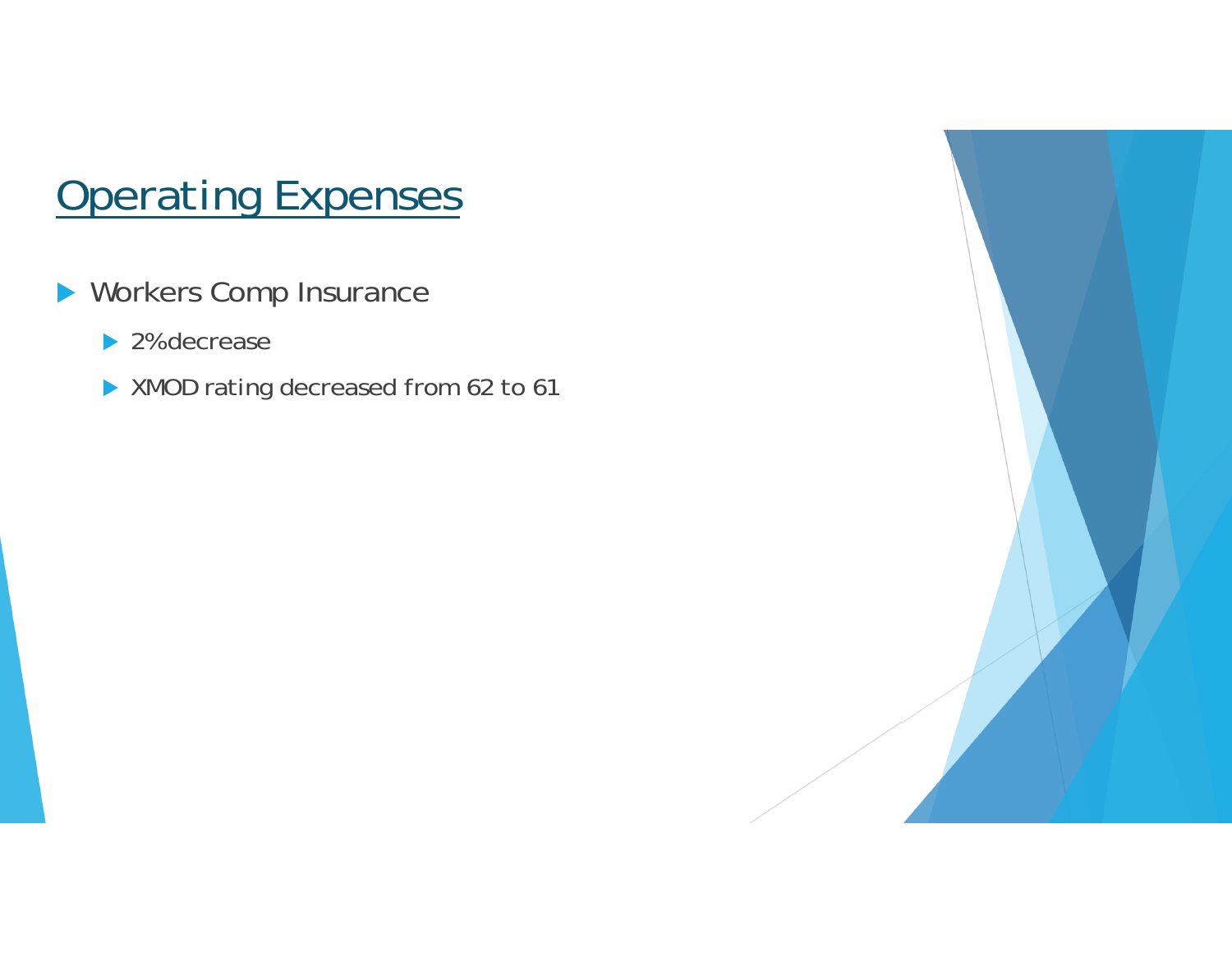- $\blacktriangleright$  Services & Supplies
	- ▶ 24.1% increase in electricity (\$219,950)
	- ▶ 9.7% decrease in chemicals (\$100,200)
		- **Lower usage overall**
	- ▶ 68.2% increase in temporary help for interns (\$27,000)
	- $\blacktriangleright$  41.0% decrease in other professional services (\$166,300)
		- ▶ Remove Cathodic Protection Testing (every 2 years)
	- ▶ 15.3% decrease in maintenance equipment (\$34,450)
		- Remove major cogen repair
	- ▶ 34.0% decrease in maintenance buildings (\$59,550)
	- ▶ 57.2% increase in maintenance software (\$56,950)
		- New CMMS program
	- ▶ 37.2% decrease in maintenance supplies (185,100)
	- ▶ 50% increase in insurance premiums (\$200,000)

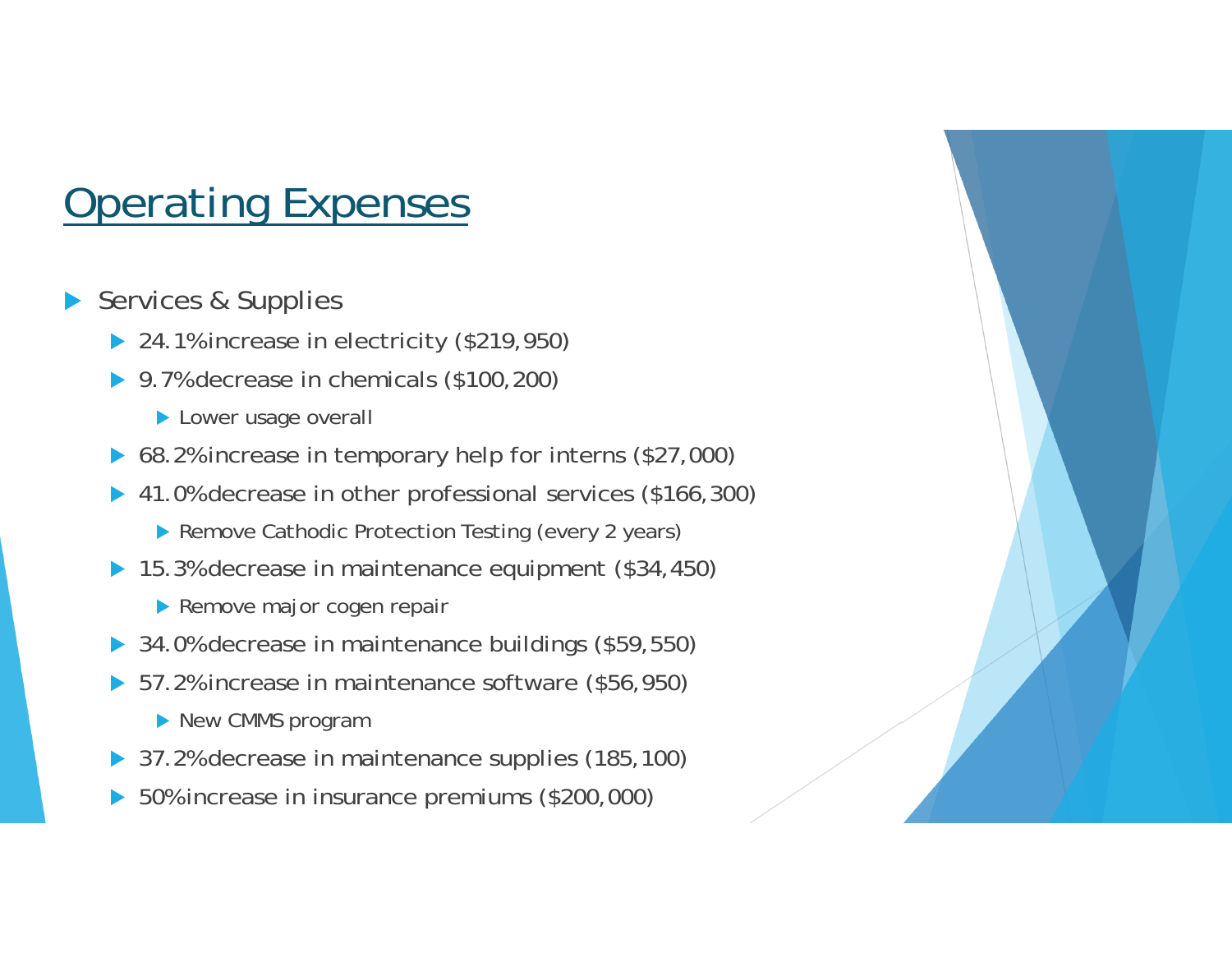#### $\blacktriangleright$ Debt Service

- ▶ 12.2% increase (\$560,300)
- ▶ Bond repayment for 66" Sewer Rehabilitation project
- SRF loan repayment for Browns Valley Trunk and West Napa Pump Station projects begins at end of construction (FY 22/23)

#### $\blacktriangleright$ Taxes and Assessments

- **▶ 17.5% decrease (\$7,400)**
- Removed property taxes for Eagle Vines lease
- Somky property in process of being annexed, remove property taxes in FY 22/23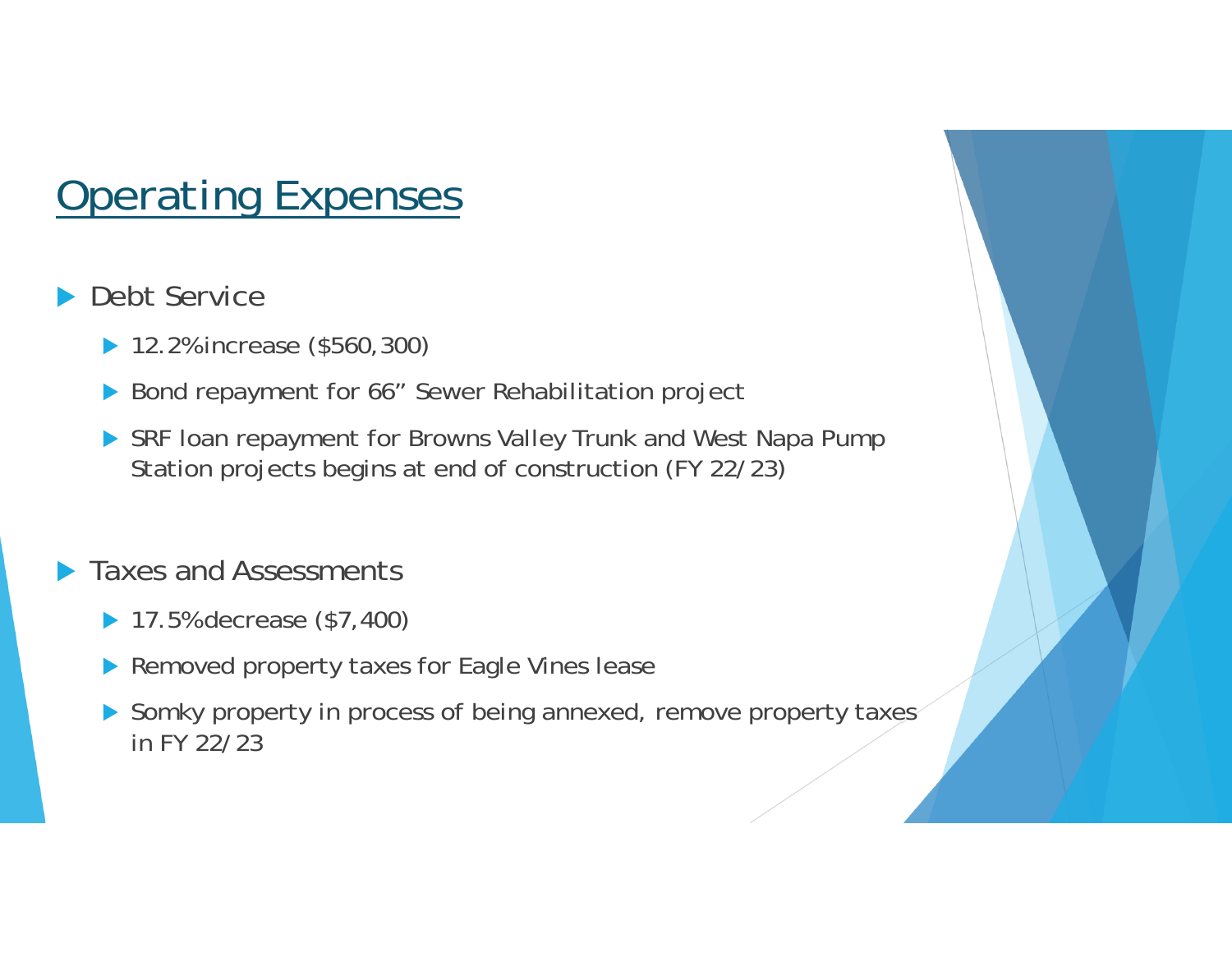|                     | Adjusted<br>FY 20/21 | Proposed<br>FY 21/22 | Change  |
|---------------------|----------------------|----------------------|---------|
| Salaries & Benefits | 9,590,300            | 11,021,800           | 14.9%   |
| Services & Supplies | 6,410,700            | 6,796,650            | 6.0%    |
| Taxes & Other       | 42,400               | 35,000               | (17.5%) |
| Debt Service        | 4,588,000            | 5,149,550            | 12.2%   |
| Total               | 20,631,400           | 23,003,000           | 11.5%   |

*Excludes intrafund transfers*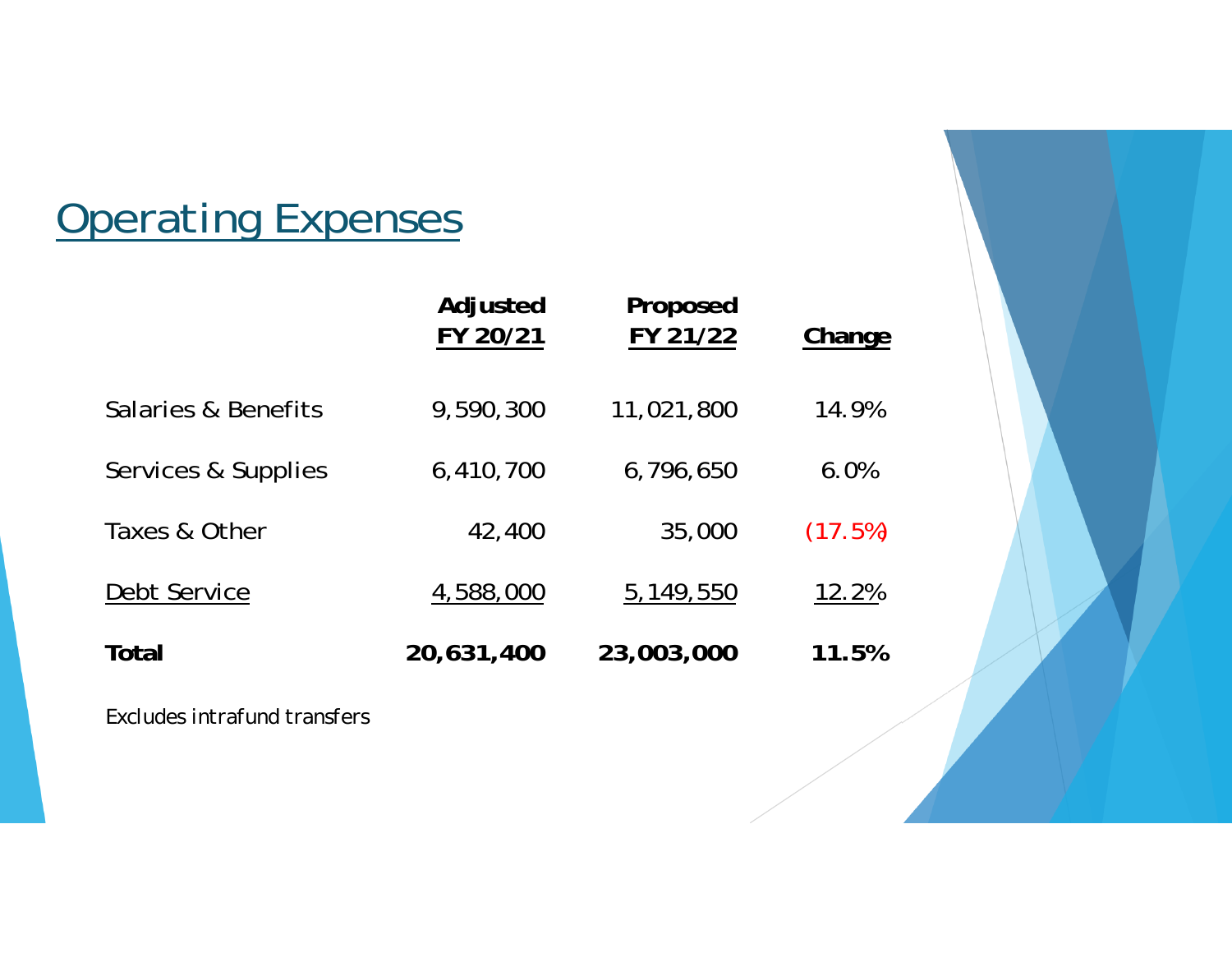- ▶ Total Operating Expense Budget 8.0% Increase
	- ▶ Salaries & benefits + services & supplies + debt service + intrafund transfer

| Annual Increases in Operating Budget (excluding intrafund transfers) |          |          |          |          |  |  |
|----------------------------------------------------------------------|----------|----------|----------|----------|--|--|
| FY 17/18                                                             | FY 18/19 | FY 19/20 | FY 20/21 | FY 21/22 |  |  |
| 0.1%                                                                 | 1.5%     | 1.0%     | 2.2%     | 11.5%    |  |  |

| <b>Annual Increases in CPI</b> |      |      |      |      |  |  |
|--------------------------------|------|------|------|------|--|--|
| 2016                           | 2017 | 2018 | 2019 | 2020 |  |  |
| 3.0%                           | 3.2% | 3.9% | 3.3% | 1.7% |  |  |

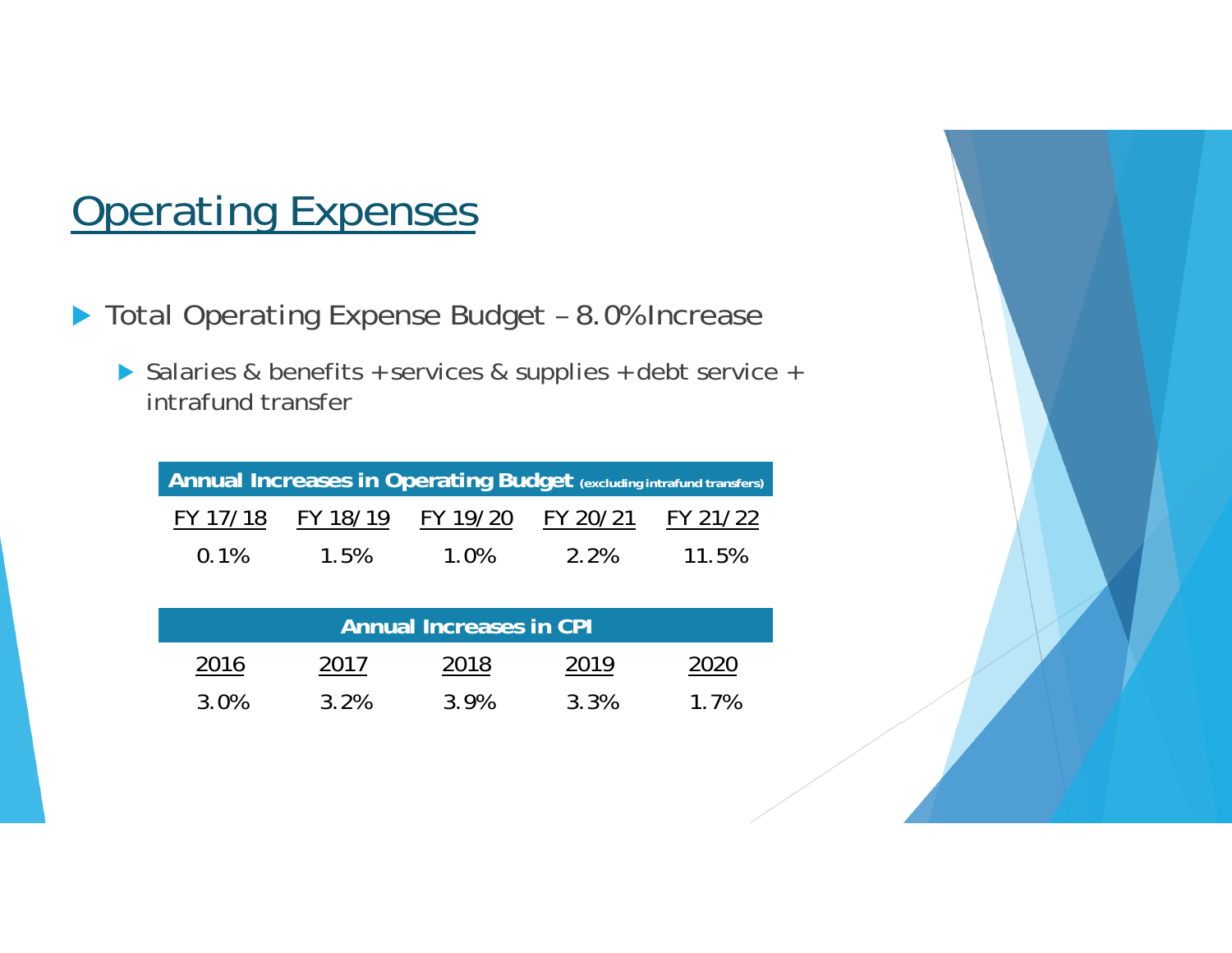# Significant Initiatives

 $\blacktriangleright$ Included in Proposed Operating Budget

- Continue Asset Management Implementation
- Begin preparing a climate action plan
- **Biennial root control program**
- **Marsh Dredging Project**
- **Additional Pension Contribution**

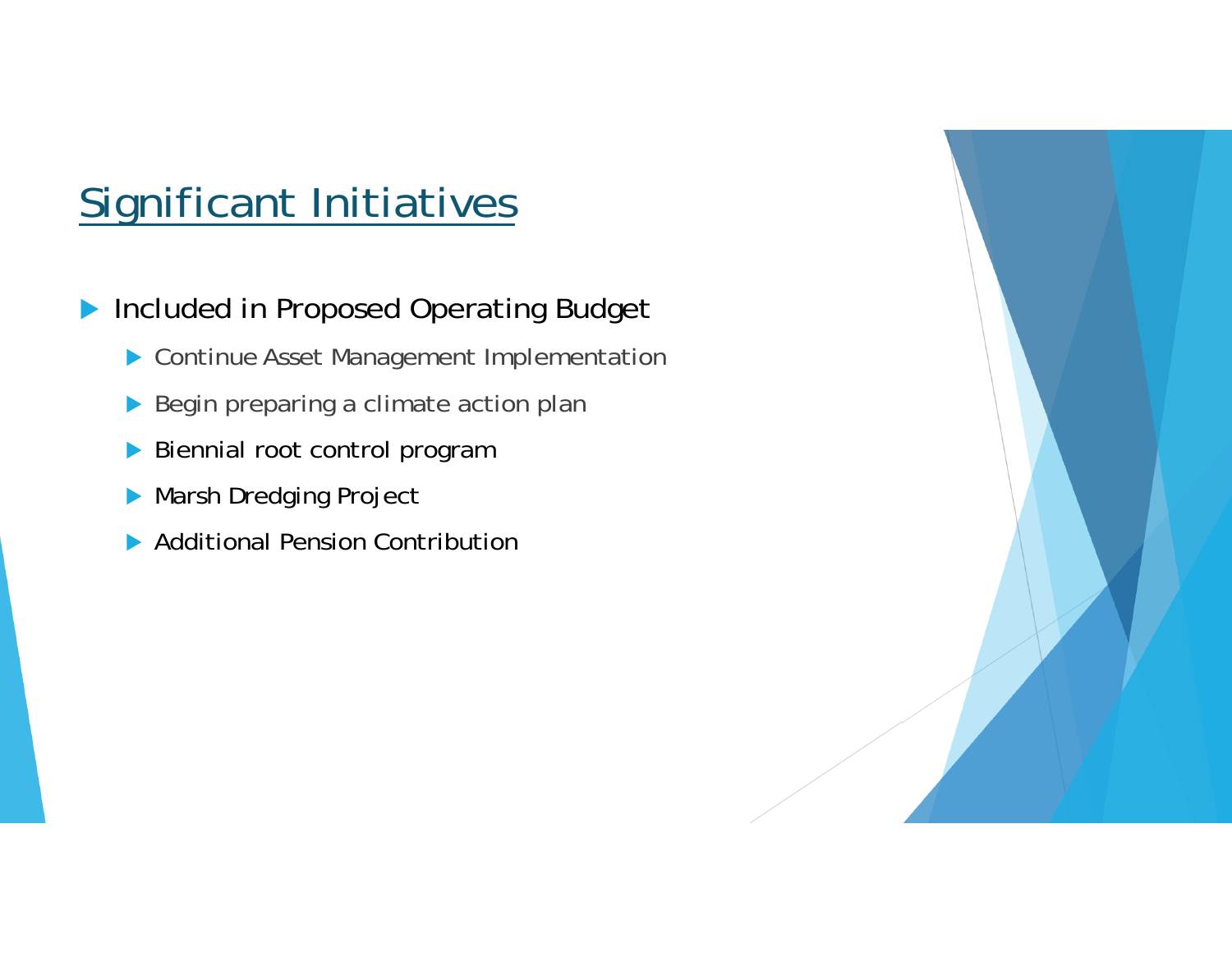# Operating Items Added Back In

| <b>Operating Items Added Back In</b>           |           |
|------------------------------------------------|-----------|
| Vacant Positions (2 – CSW and Plant Attendant) | 211,650   |
| <b>Additional PERs Payment</b>                 | 505,340   |
| 50% Training/Conferences                       | 60,100    |
| <b>Marsh Dredging</b>                          | 200,000   |
| <b>Compensation Study</b>                      | 20,000    |
| Interns - Maintenance                          | 16,000    |
| Interns - Lab                                  | 33,600    |
| <b>Interns - Collections</b>                   | 23,000    |
|                                                |           |
| Total                                          | 1,069,690 |

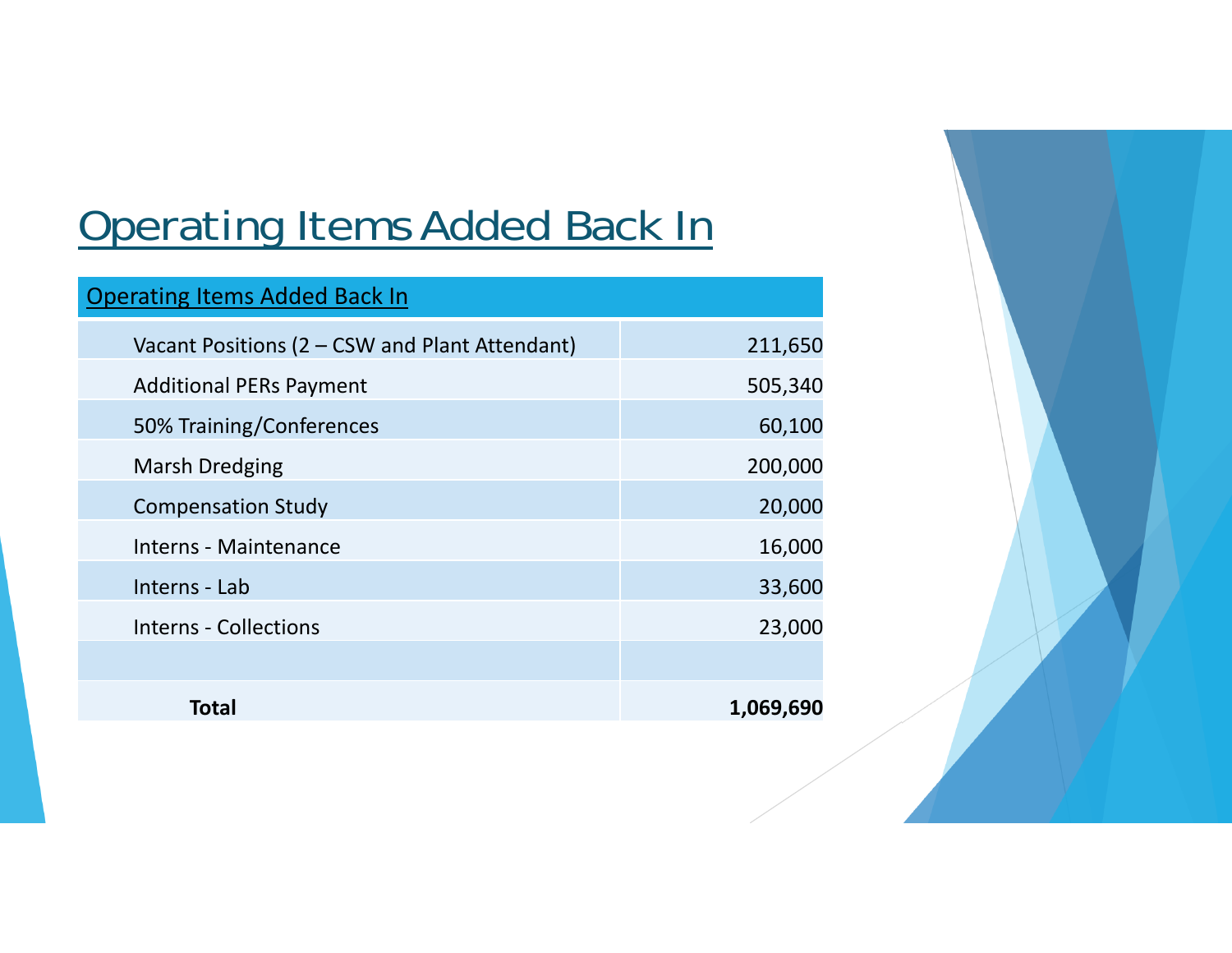#### Last Year's Budget Forecast for Year 1 and Year 2 (FY 20/21 and FY 21/22): Revenues

|                                 |                  | <b>YEAR1</b>    |                   |                  | <b>YEAR 2</b>   |                   |
|---------------------------------|------------------|-----------------|-------------------|------------------|-----------------|-------------------|
|                                 |                  | <b>Current</b>  |                   |                  | <b>Current</b>  |                   |
|                                 | <b>Last Year</b> | Year            |                   | <b>Last Year</b> | Year            |                   |
|                                 | <b>Forecast</b>  | <b>Forecast</b> | <b>Difference</b> | <b>Forecast</b>  | <b>Forecast</b> | <b>Difference</b> |
|                                 | FY 20/21         | FY 20/21        | FY 20/21          | FY 21/22         | FY 21/22        | FY 21/22          |
|                                 |                  |                 |                   |                  |                 |                   |
| <b>SSC</b>                      | 31,112,000       | 30,034,000      | (1,078,000)       | 28,983,000       | 30,487,000      | 1,504,000         |
| <b>Capacity Charges</b>         | 1,992,000        | 1,742,800       | (249, 200)        | 3,583,000        | 3,580,000       | (3,000)           |
| <b>Recycled Water</b>           | 1,001,000        | 1,200,000       | 199,000           | 1,094,000        | 1,343,000       | 249,000           |
| <b>Hauler Fees</b>              | 197,000          | 160,000         | (37,000)          | 203,000          | 283,000         | 80,000            |
| <b>Development Fees</b>         | 123,000          | 123,000         |                   | 126,100          | 125,500         | (600)             |
| <b>Misc Revenue</b>             | 92,000           | 92,000          | -                 | 94,000           | 94,000          |                   |
| <b>Total Operating Revenues</b> | 34,517,000       | 33,351,800      | (1, 165, 200)     | 34,083,100       | 35,912,500      | 1,829,400         |
|                                 |                  |                 |                   |                  |                 |                   |
| <b>Interest</b>                 | 196,000          | 196,000         |                   | 361,000          | 208,000         | (153,000)         |
| <b>Rents/Leases</b>             | 129,000          | 234,000         | 105,000           | 133,000          | 137,000         | 4,000             |
| <b>Total Nonoperating</b>       | 325,000          | 430,000         | 105,000           | 494,000          | 345,000         | (149,000)         |
|                                 |                  |                 |                   |                  |                 |                   |
| <b>Total Revenue</b>            | 34,842,000       | 33,781,800      | (1,060,200)       | 34,577,100       | 36,257,500      | 1,680,400         |
|                                 |                  |                 |                   |                  |                 |                   |

**Excess Budget**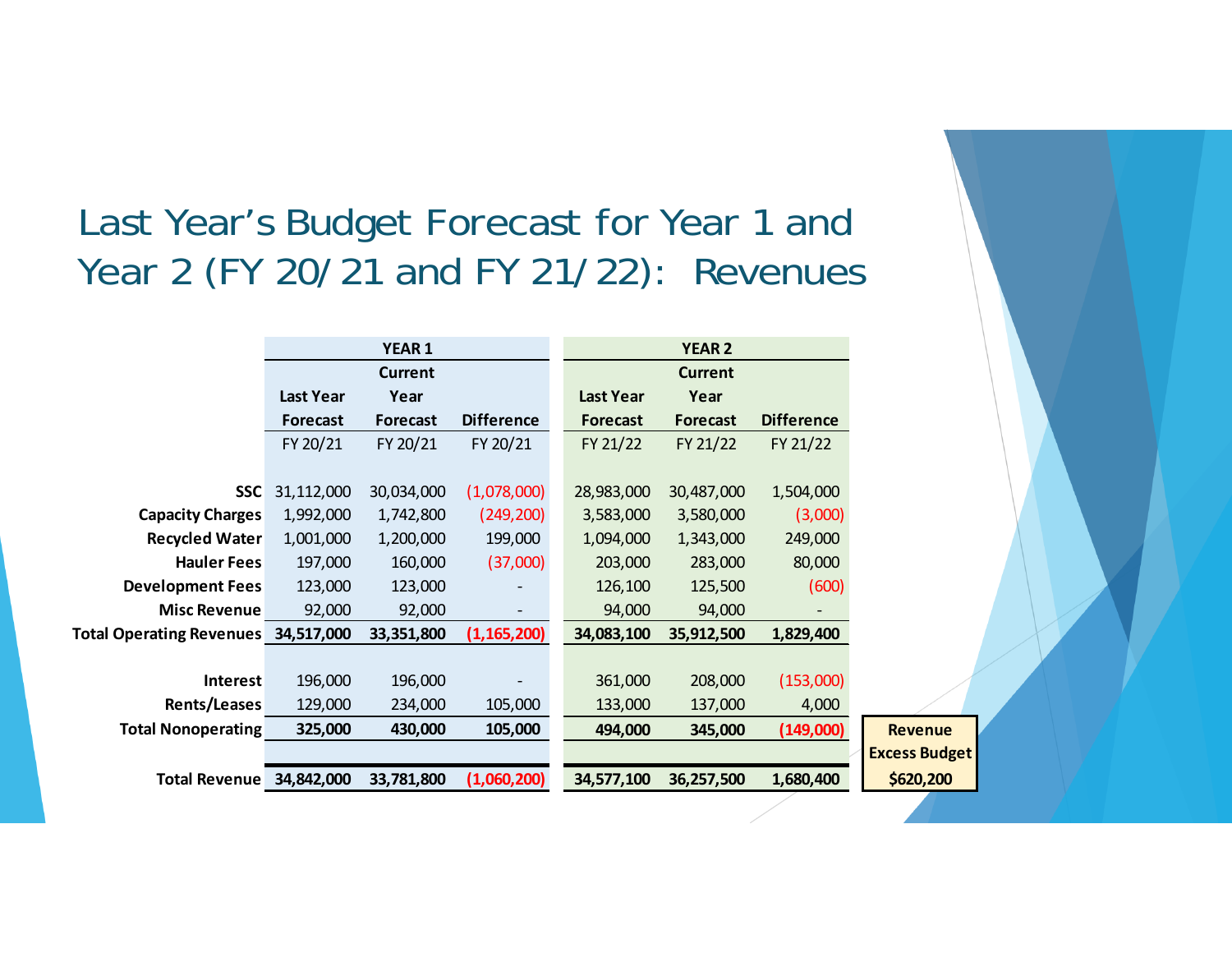#### Last Year's Budget Forecast for Year 1 and Year 2 (FY 20/21 and FY 21/22): Expenses

|                                 | <b>YEAR 1</b>    |                     |                          | <b>YEAR 2</b>    |                     |                   |
|---------------------------------|------------------|---------------------|--------------------------|------------------|---------------------|-------------------|
|                                 | <b>Last Year</b> | <b>Current Year</b> |                          | <b>Last Year</b> | <b>Current Year</b> |                   |
|                                 | <b>Forecast</b>  | <b>Forecast</b>     | <b>Difference</b>        | <b>Forecast</b>  | <b>Forecast</b>     | <b>Difference</b> |
|                                 | FY 20/21         | FY 20/21            | FY 20/21                 | FY 21/22         | FY 21/22            | FY 21/22          |
|                                 |                  |                     |                          |                  |                     |                   |
| <b>Salaries and Benefits</b>    | 9,590,300        | 9,500,000           | (90, 300)                | 10,093,100       | 10,292,050          | 198,950           |
| <b>Services and Supplies</b>    | 6,428,900        | 6,400,000           | (28,900)                 | 6,600,000        | 6,443,800           | (156, 200)        |
| <b>S&amp;S One-time Only</b>    |                  |                     |                          |                  |                     |                   |
| <b>Taxes</b>                    | 42,400           | 34,220              | (8, 180)                 | 43,200           | 35,000              | (8,200)           |
| <b>Debt Service</b>             | 4,588,000        | 4,588,000           | $\overline{\phantom{m}}$ | 5,690,900        | 5,149,550           | (541, 350)        |
| <b>Total Operating Expenses</b> | 20,649,600       | 20,522,220          | (127, 380)               | 22,427,200       | 21,920,400          | (506, 800)        |

**Underspent**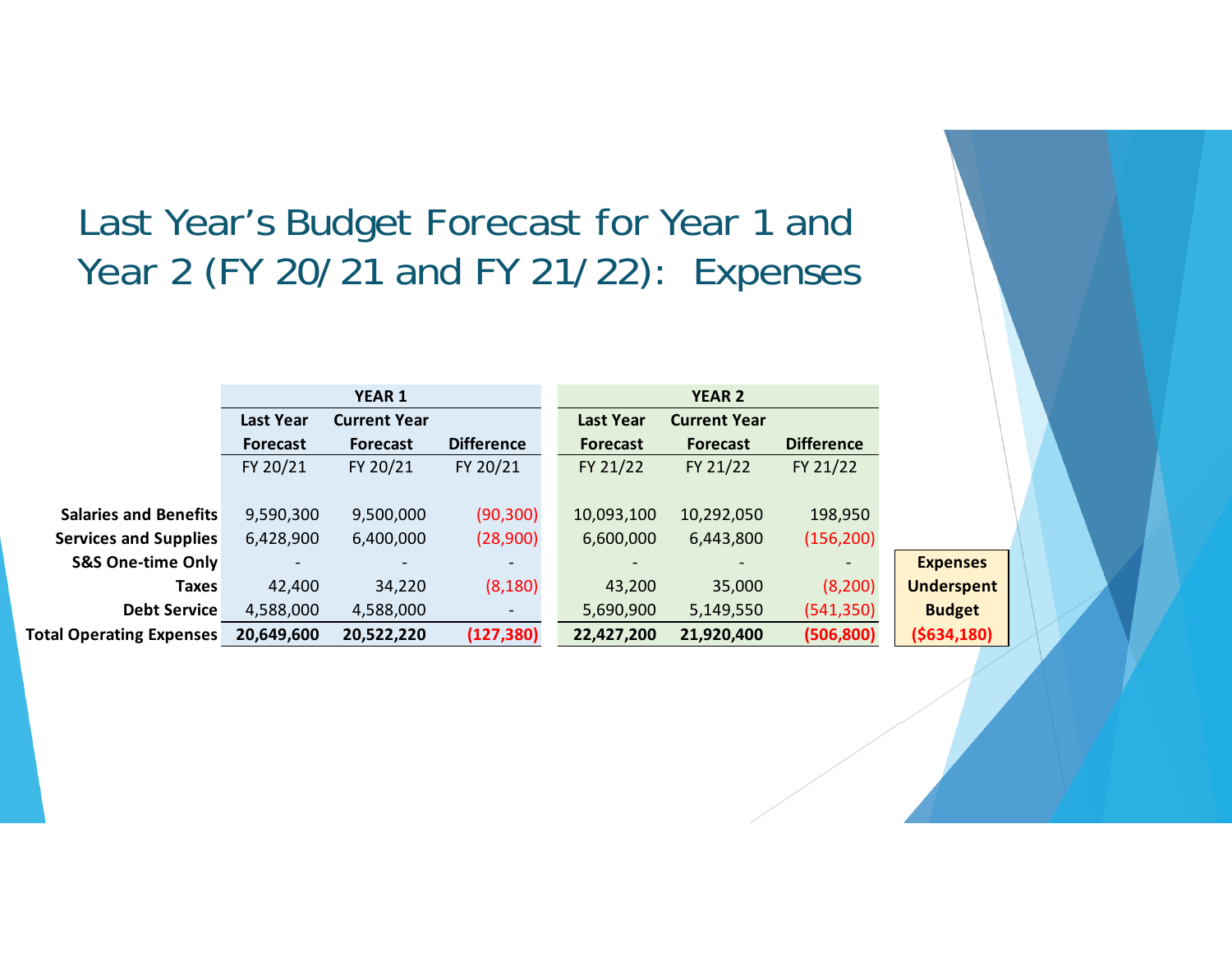Last Year's Budget Forecast for Year 1 and Year 2 (FY 20/21 and FY 21/22): Total Excess Budget

|                       |                  | <b>YEAR 1</b>   |                   |                  | <b>YEAR 2</b>  |                   |                      |
|-----------------------|------------------|-----------------|-------------------|------------------|----------------|-------------------|----------------------|
|                       |                  | <b>Current</b>  |                   |                  | <b>Current</b> |                   |                      |
|                       | <b>Last Year</b> | Year            |                   | <b>Last Year</b> | Year           |                   |                      |
|                       | <b>Forecast</b>  | <b>Forecast</b> | <b>Difference</b> | <b>Forecast</b>  | Forecast       | <b>Difference</b> | <b>Total</b>         |
|                       | FY 20/21         | FY 20/21        | FY 20/21          | FY 21/22         | FY 21/22       | FY 21/22          | <b>Excess Budget</b> |
| Net Revenue (deficit) | 14,192,400       | 13,259,580      | (932, 820)        | 12,149,900       | 14,337,100     | 2,187,200         | \$1,254,380          |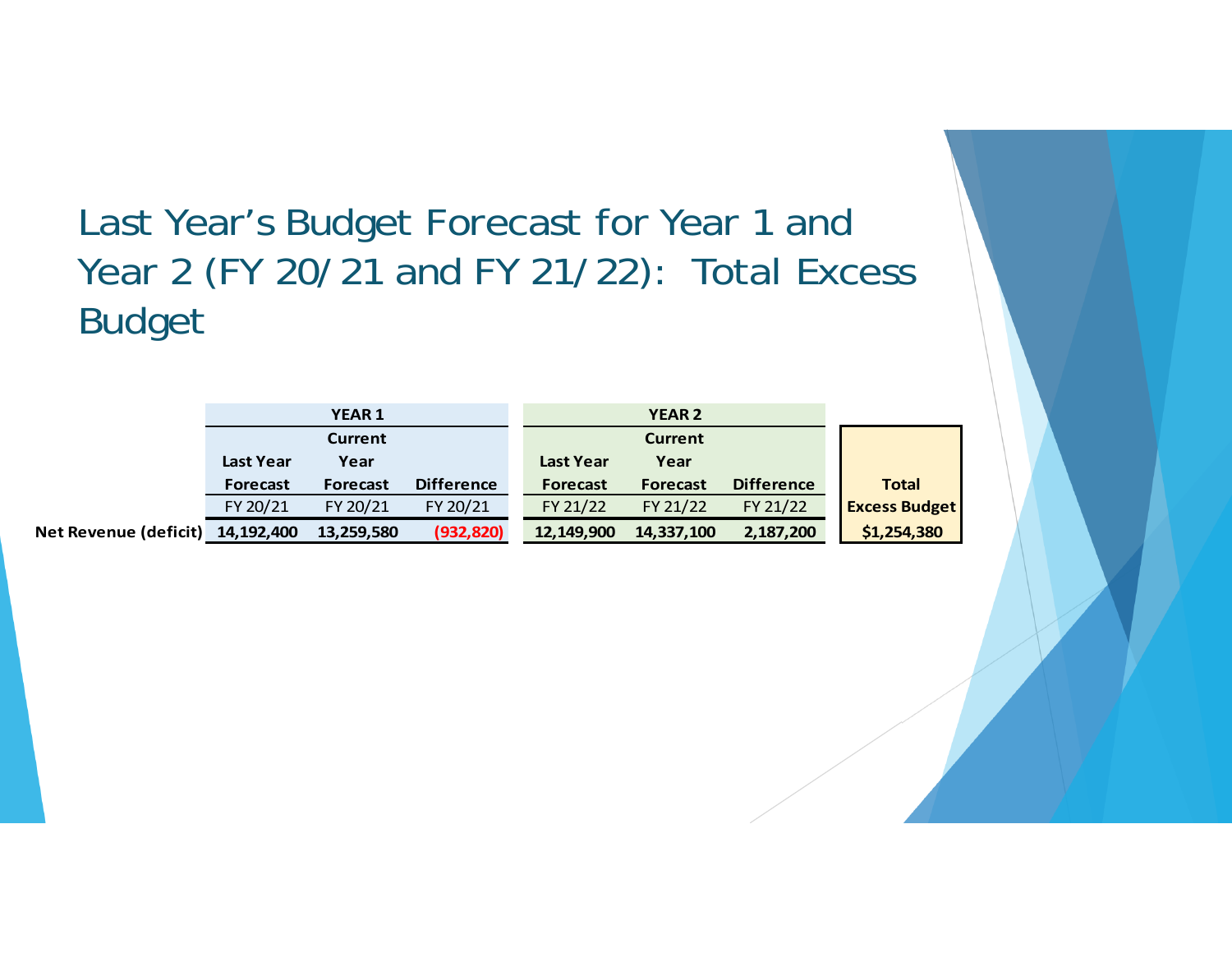# Operating Items Added Back In (Repeat Slide)

| <b>Operating Items Added Back In</b>           |           |
|------------------------------------------------|-----------|
| Vacant Positions (2 - CSW and Plant Attendant) | 211,650   |
| <b>Additional PERs Payment</b>                 | 505,340   |
| 50% Training/Conferences                       | 60,100    |
| <b>Marsh Dredging</b>                          | 200,000   |
| <b>Compensation Study</b>                      | 20,000    |
| Interns - Maintenance                          | 16,000    |
| Interns - Lab                                  | 33,600    |
| <b>Interns - Collections</b>                   | 23,000    |
|                                                |           |
| Total                                          | 1,069,690 |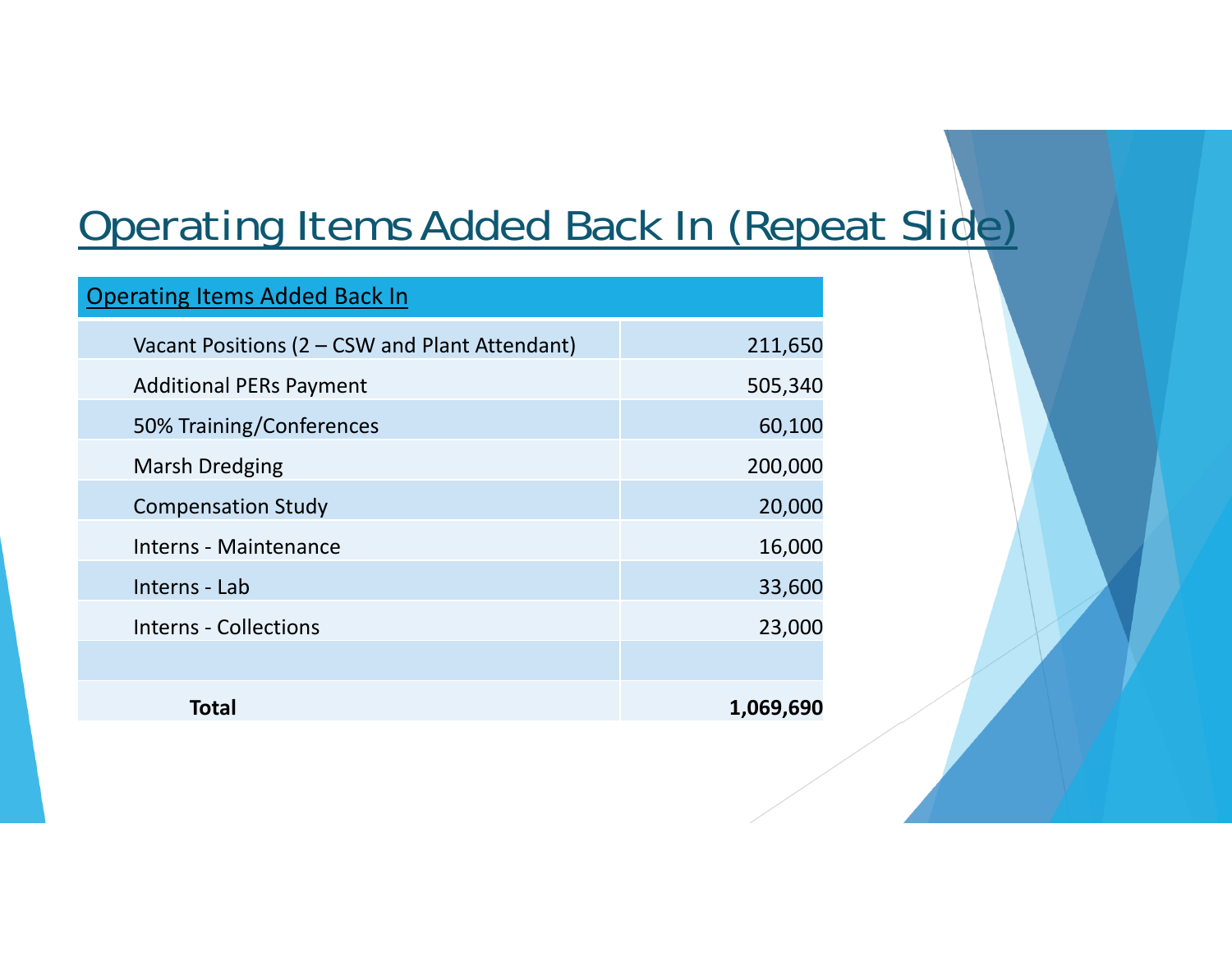### Budget Calendar – Next Steps

- ₩ Jan 21, 2021 – Finance Committee Mtg: Recommend Budget Assumptions
- ⊌ Feb 17, 2021 – Board of Directors: Approve Assumptions
- ₩ Mar 31, 2021 – Proposition 218 Public Hearing – SSCs Modification
- ₩ April 15, 2021 – Finance Committee Meeting: Review Proposed Budget/Receive Recommendations
- ₩ April 22, 2021 – Long Term Planning Committee Meeting: Review 10-Year CIP/Receive Recommendations
- ➡ **May 5, 2021 – FY 21/22 Operating Budget Presentation to Board**
- $\Box$ May 19, 2021 – FY 21/22 10-Year CIP Presentation
- $\Box$ June 2, 2021 – Adopt Operating and Capital Budget
- $\Box$ June 2, 2021 - Resolution to Instruct Staff to Complete Tax Roll
- $\Box$ June 16, 2021 – Backup Date for Adopting Budget
- $\Box$  July 21, 2021 – Resolution Overruling Protests (if appropriate) and Adopting SSC on Tax Roll